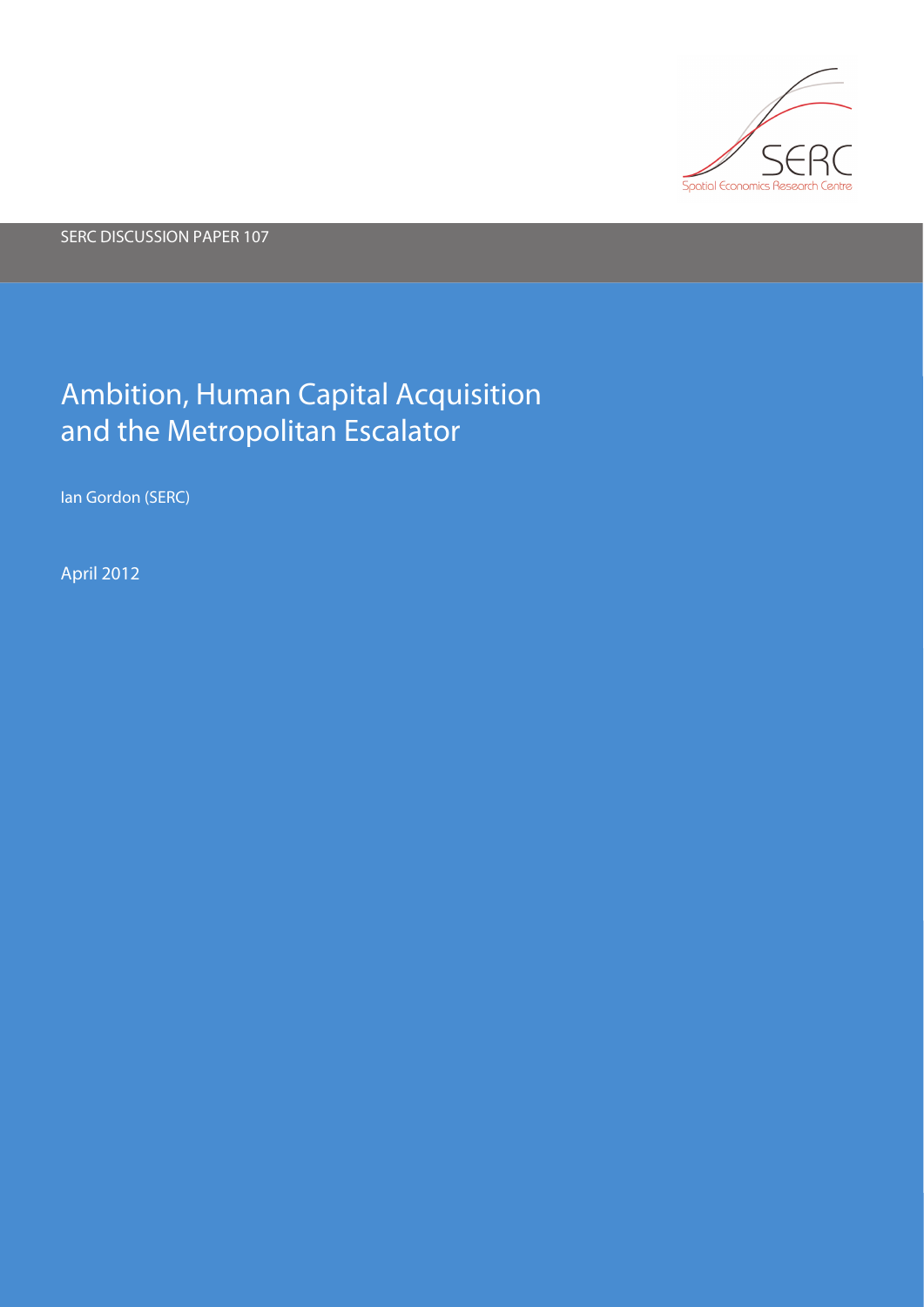This work is part of the research programme of the independent UK Spatial Economics Research Centre funded by a grant from the Economic and Social Research Council (ESRC), Department for Business, Innovation & Skills (BIS) and the Welsh Assembly Government. The support of the funders is acknowledged. The views expressed are those of the authors and do not represent the views of the funders.

© I. Gordon, submitted 2012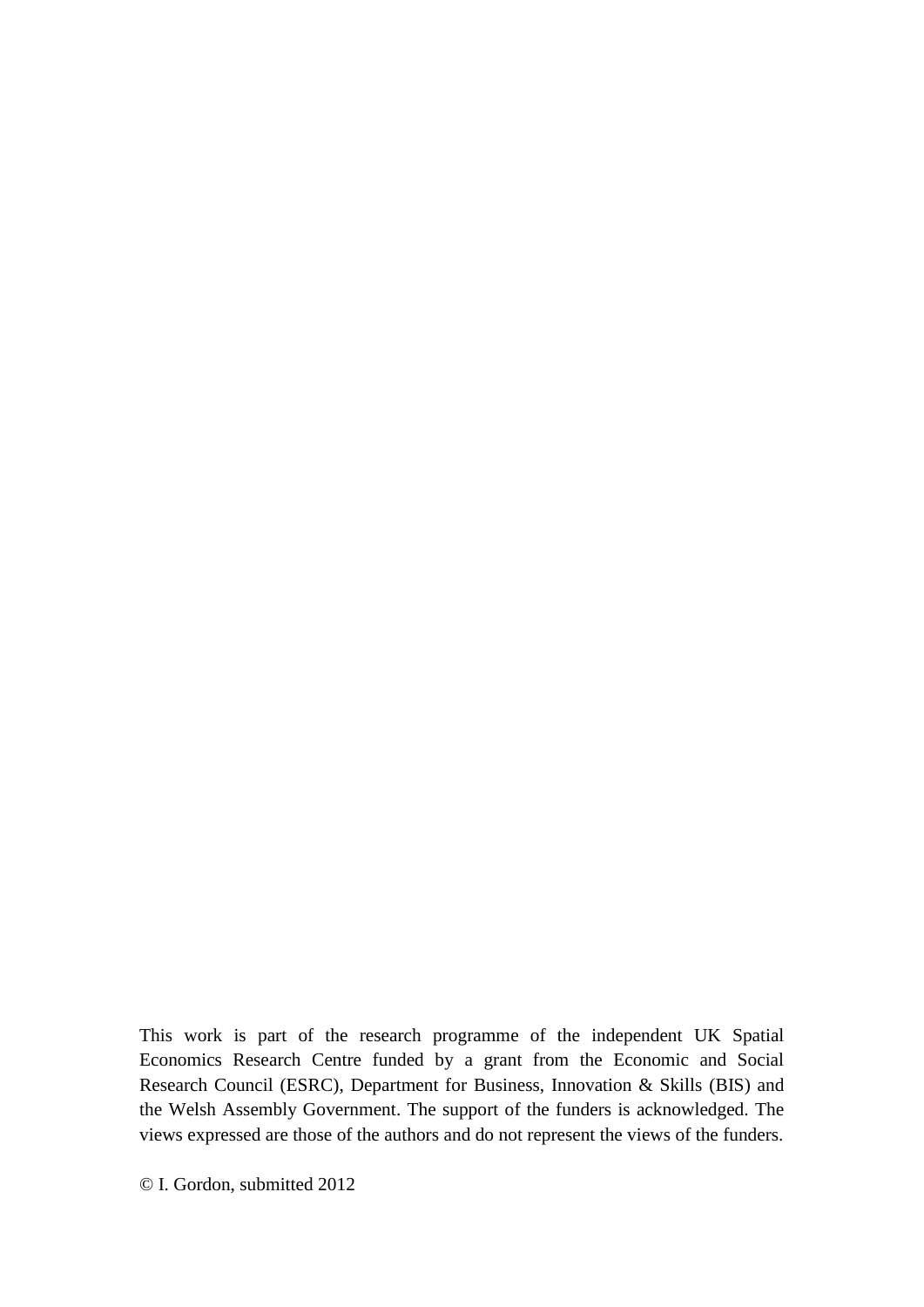## **Ambition, Human Capital Acquisition and the Metropolitan Escalator**

## **Ian Gordon\***

## **April 2012**

\* Spatial Economics Research Centre (SERC), London School of Economics

## Acknowledgements

Earlier versions of this paper were presented at the European Regional Science Association Congress in Jonkoping, Sweden, and seminars in Reading University and the London School of Economics. I am grateful to participants in these sessions for helpful comments on this work, to Nick Buck for comments on a much earlier attempt at the same topic, and to my SERC colleagues Tony Champion and Mike Coombes for extensive exchanges and joint work on this topic. None of these are responsible for its shortcomings. Data from the UK Labour Force Survey (LFS) and from the *British Household Panel Survey (BHPS)* were supplied by the the UK Data Archive. Neither the original collectors of these data nor the archive bear any responsibility for the analysis or interpretations presented here.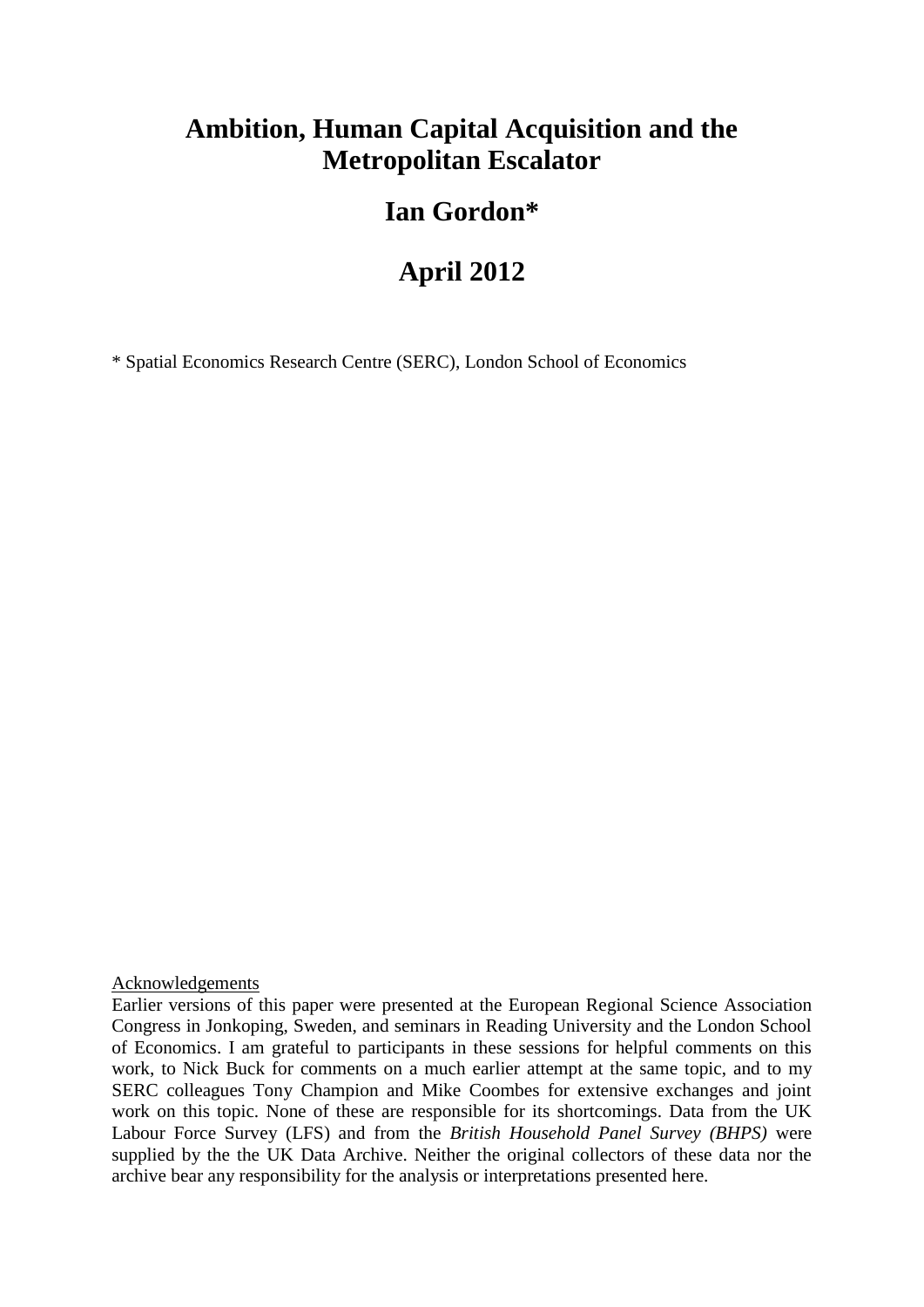## Abstract

This paper examines the relation between ambition, as a form of dynamic human capital, and the escalator role of high order metropolitan regions, as originally identified by Fielding (1989). It argues that occupational progression in such places particularly depends on concentrations both of people with more of this asset and of jobs offering preferential access to valued elements of tacit knowledge, interacting in thick, competitive labour markets. This is partially confirmed with analyses of BHPS data on long term progression showing that only the more ambitious gain from residence in the extended London region, and that they only progress faster there.

Keywords**:** Escalator region; migration; urban labour market; London; social mobility; human capital JEL Classifications: J24; J61; J62; R23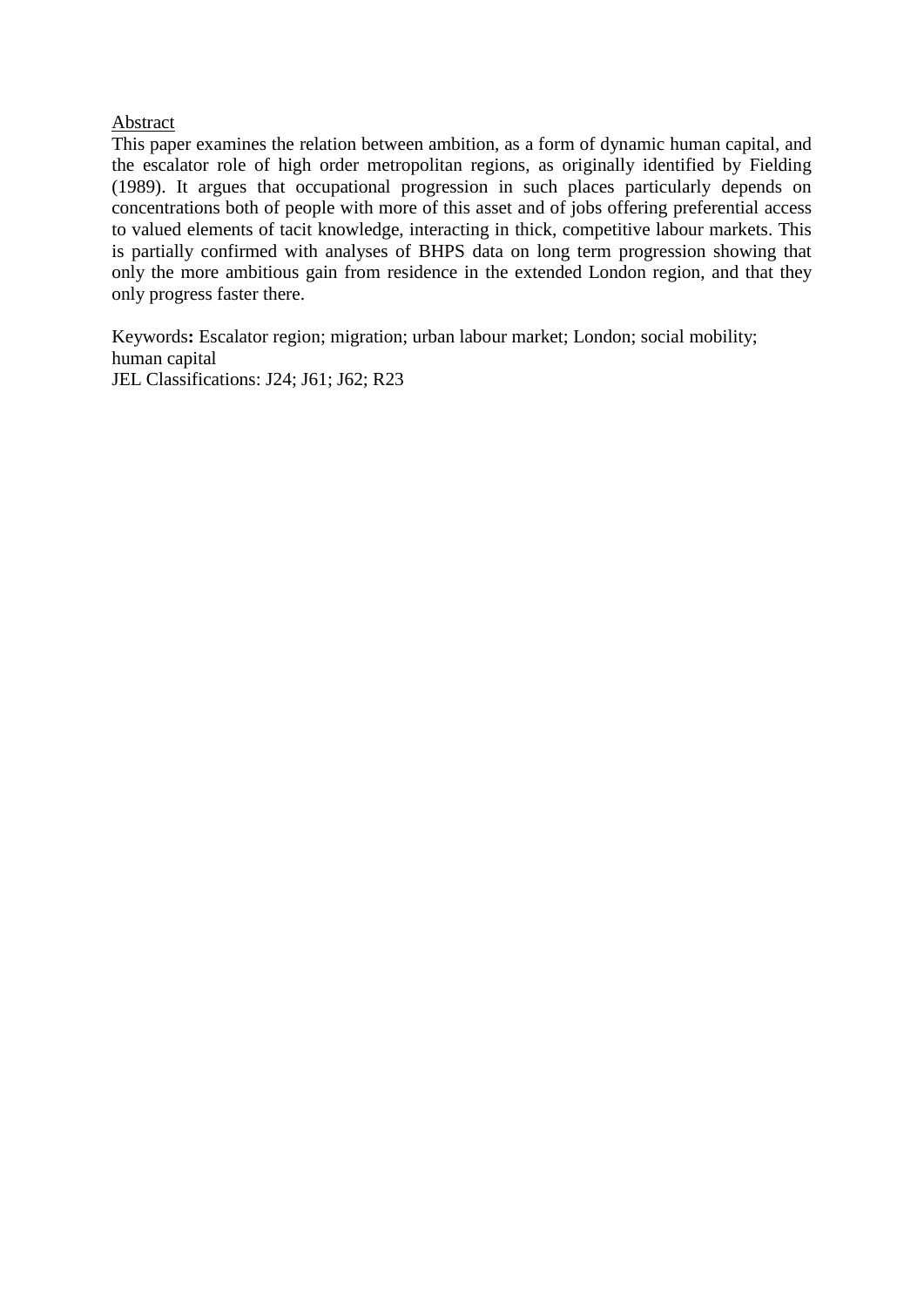#### **1. Introduction: seeking ladders topped with gold**

Famously, over the centuries, great cities have attracted young people with talent and ambition, set on making their careers in the metropolis, in the face of uncertain odds. The iconic example is that of the (English) Dick Whittington, reputedly a poor orphan from the countryside, attracted to London by tales of 'streets paved with gold', overcoming his initial disillusion (with the help of prophetic church bells urging him to 'turn again'), finding a rich master who encourages him to invest all his assets (his cat) in a trading venture, from which he gains a quite unexpected fortune, allowing him to progress to a social pinnacle as three times Lord Mayor. The story of the real Sir Richard's ascent to the Mayoralty in the 15<sup>th</sup> century is rather more prosaic, starting from roots in the landed (if indebted) gentry, and progressing via apprenticeship to the 'honourable trade' of mercery, to become a royal financier (Fischer, 2005). In either version, however, the City is seen to present opportunities for kinds of success not available elsewhere, though ultimately attainable only by a few, through an (obscure) combination of personal character, social connections and pure chance. Away from the context of folk tales, Harris and Todaro's (1970) formal representation of city labour markets in LDCs accounts for their high unemployment levels as the equilibrium outcome of a gamble which rural migrants make on the chances of gaining access to a set of formal sector jobs with high wages, sustained (in practice) by forms of social closure mechanism not transparent to them.

The continuing power of legends such as the Whittington story to encourage young people wishing 'to seek their fortune' to head for the metropolis, is not independent of their exposure to other real success stories coming from closer to home. Since there is less news from those who fail to 'make it', it must be very hard for anyone to realistically appraise the likely return on this gamble. But, recent statistical appraisals of socio-economic outcomes from those who have made such a move to some of the leading cities in the global north do suggest that they progress further and faster than their peers (Glaeser and Mare, 2001; de la Roca and Puga, 2011). City streets may not be 'paved with gold' just for the taking, but they do seem to provide access to a set of ladders potentially topped with gold - for those with the will and strength to climb them. In rather more dynamic terms, Fielding (1993, 1995) formulated the idea of an 'escalator region' to represent the enhanced chances of social mobility – across class boundaries – that he observed among residents in London's extended metro region (the South East) between 1971 and 1991. In particular, he found that in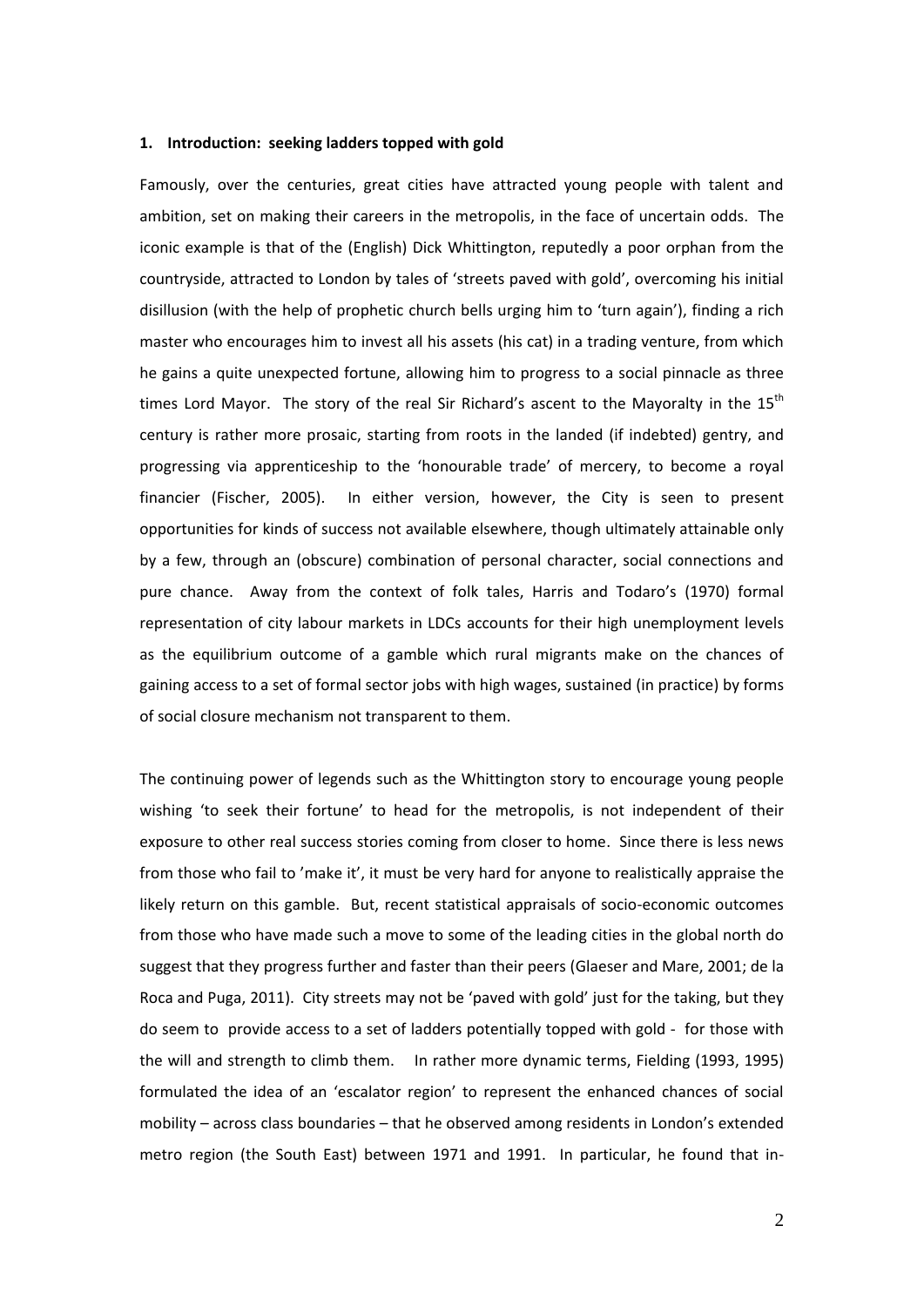migrants to the region gained strongly - though it should be noted that the evidence for their greater success (based on inter-Censal mobility between places and classes) would have included any one-off 'elevator' effects resulting from entry to a region with many high status jobs, as well as any continuing 'escalator' effects arising from their presence in a set of more dynamic labour markets<sup>i</sup>.

This paper focuses more specifically on what evidence there is for pure escalator effects on occupational progression, and on who actually benefits from these. In the terms used by Glaeser and Mare (2001), analysing effects of relocation on earnings, it focuses on (continuous) 'learning' effects, rather than (one-off) 'productivity' boosts. The assumption is that - when people with similar characteristics are compared – any (pure) escalator effects *ought* to be just as relevant to long-term residents as to migrants. If, after controlling for initial 'elevator' effects, in-migrants *are* still found to gain proportionately more from their residence in an escalator region, this should be traceable to some catalytic attribute distinguishing those who choose to move to 'escalator regions' from those who were born and stayed there. Youth and talent are the obvious candidates for this role, but less readily observable factors might also be crucial, including the ambition and energy in pursuing career advancement to which Fielding (1993, 147) refers. .

All these 'bright lights' stories clearly beg fundamental questions (for the prospective migrant) about how many places are actually available on a city's escalator, and what it takes to get access to these – whether *great talent, great ambition, great connections, or great luck*. For the more detached observer (whether researcher or policy-maker) there are a related set of questions as to whether faster progress up career ladders in such cities reflects:

- simply their concentrations of:
	- o progressive economic activities and educational institutions and/or concentrations of powerful patrons; and hence of
	- $\circ$  talented and ambitious young people attracted from the countryside and provinces; and/or
- specifically urban externalities, in the form of:
	- o informally diffused tacit knowledge the trade 'mysteries' in 'the air' of Marshall's (1890) specialised industrial districts, or the creative 'urban buzz' of Storper and Venables' (2004) more diverse agglomerations; and/or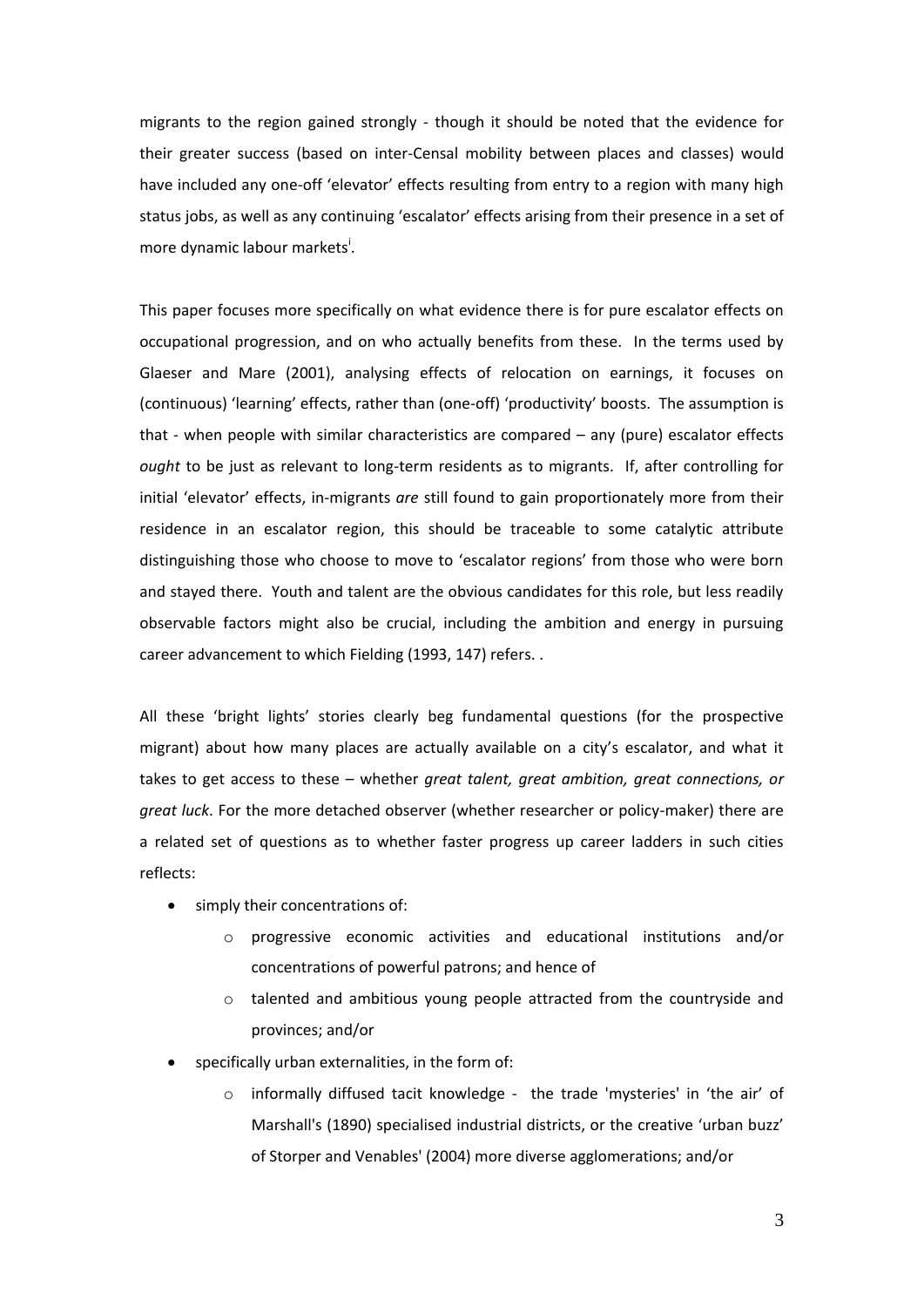o thick, flexible and dynamic labour markets, offering workers a personal financial incentive to pursue such knowledge (Glaeser and Mare, 2001).

These issues have wider significance in two respects. The first is in terms of how far the existence of economically dominant cities actually contributes to the human assets of a society and/or to inequality in the social distribution of these (and thus of real incomes too). The second concerns the familiar puzzle (for neo-classical economists at least) as to what could motivate strong migrational flows toward particular regions, if their effect is to eliminate disparities in the real incomes received by people with comparable attributes in different locations (Evans, 1990). Three elements in a (strong) urban escalator theory which might resolve this are: *the specificity of opportunities* attracting migrants; the impacts of spatial location on the *development of relevant attributes*; and the dependence of positive impacts on acceptance by (some) workers in these places of *costly efforts with uncertain rewards*.

Within the context of a wider study, attempting to address all of these issues in relation to potential escalator regions within the UK, the prime focus of this paper is on evidence relevant to the second and third of these elements – seeking answers to questions about whether jobs in some places contribute more to the development of human capital, and how selective these effects are, as between people with different backgrounds and attitudes.

In order to pursue these goals, the remainder of the paper is organised in three main sections. The *first* presents a theoretical framework, linking progression up an occupational ladder to dynamic forms of human capital, uneven spatial opportunities for exploiting this, and their relation to signalling behaviour in labour markets with high degrees of uncertainty. The *second* outlines an operationalisation of this, including measures of advancement in job status, and levels of career ambition, for application to analysis of mobility and status change over the 1991-2008 period, using micro-data from the British Household Panel Study. The *third* reports on results from this analysis (and of shorter-term change data from the Labour Force Survey. A short conclusion summarises the findings, together with outstanding questions, and links these to on-going work (with colleagues) using complementary data sources, including the Census Longitudinal Study and ASHE.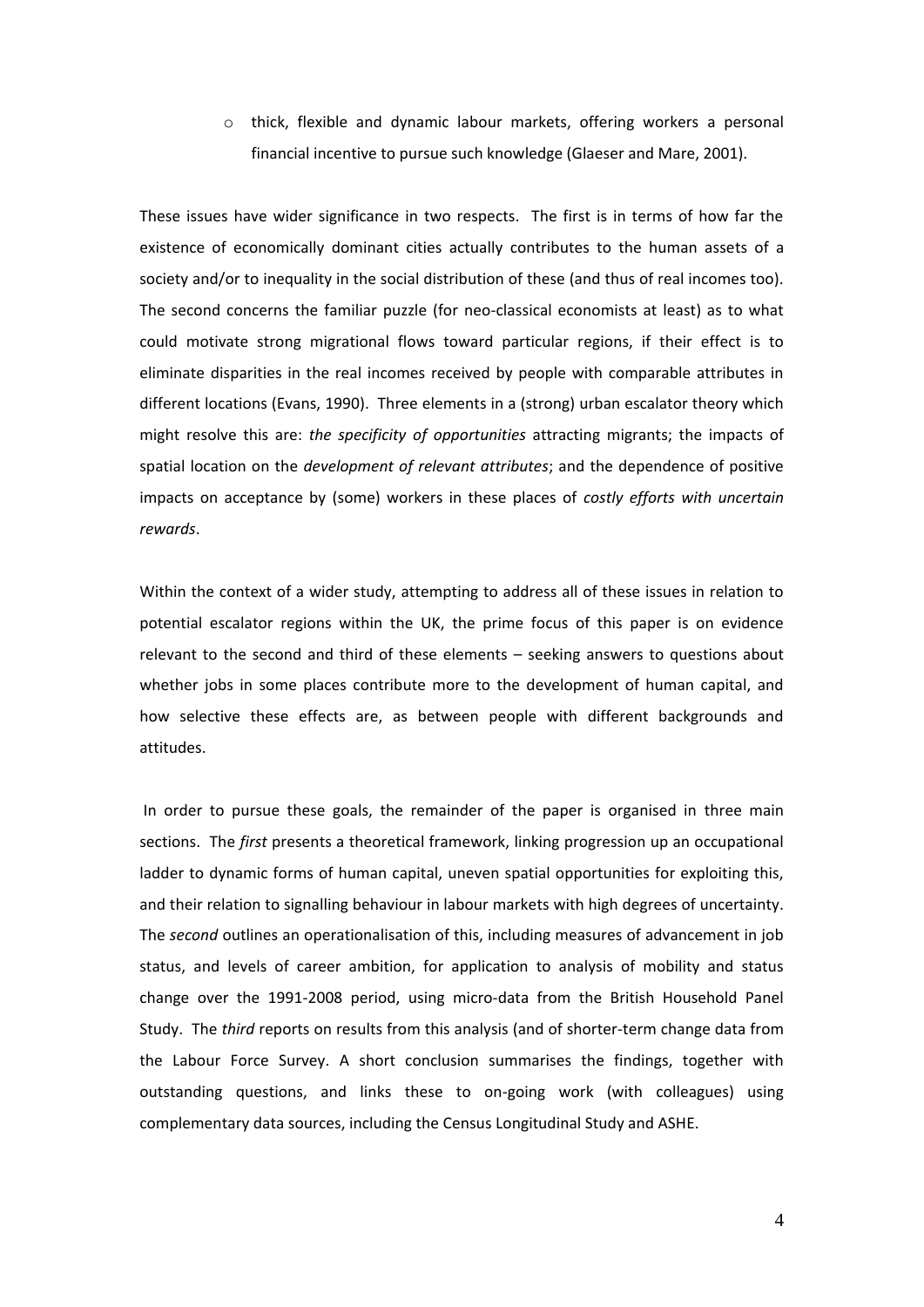#### **2. A theoretical framework: dynamic human capital, opportunities and space**

The theoretical framework motivating this paper involves a strong version of the urban escalator thesis, focused on the potential role of urban externalities in creating real assets in the form of additions to human (and social) capital, with the active participation of workers who invest their energies acquiring and developing these capacities while 'on the job'.

#### *2.1 Human Capital, Occupational Status and Ambition*

Though often approximated by time spent in formal education (or qualifications achieved), in training, and in work 'experience', at a conceptual level human capital involves the full range of an individual's embodied assets, in the sense of those personal characteristics" that contribute to the value derived from (any of) their activities. These are clearly diverse, and the labour market is accordingly structured around many different occupational positions, each associated with distinctive combinations of human capital, and connected by multiple ladders (along with some 'snakes'). In this context there is a two-way link between occupations and human capital: on the one hand, access to specific jobs requires credible evidence of a particular range of competences; on the other, performance of these roles is the main route to accumulating the relevant capabilities, and getting these recognised.

For *both* reasons, progress up occupational ladders (toward jobs with higher rewards) is indicative of success in developing types of human capital to which the productive economy currently assigns higher values. While at the micro-level progress can reflect a near zerosum competitive game (with patronage/connections playing important roles), at more aggregative levels, advancement both represents and reflects the accumulation of *real economic assets*. In relation to metropolitan escalators, this may be evidenced by the capacity of their beneficiaries to transfer acquired occupational advantage to other spatial locations (as Fielding, 1993 implies for London and de la Roca and Puga, 2011 show for leading Spanish cities). ?????

In relation to individuals' progression, there is an important distinction to be made between the capabilities contributing directly to current performance (*static human capital*) and those which contribute indirectly through the accumulation of further capabilities for future use - or maintenance and replenishment of depreciating ones (*dynamic human capital*). .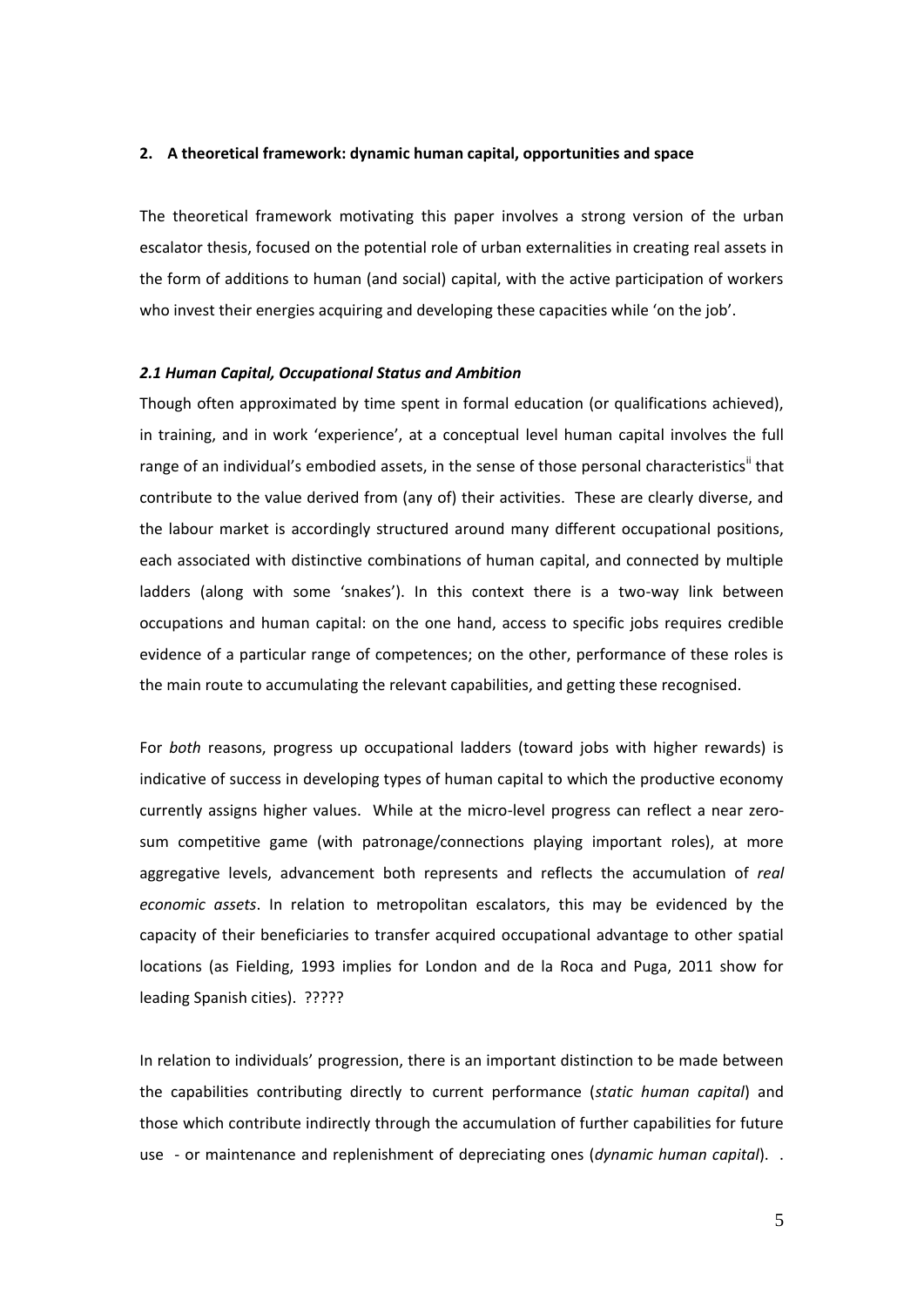Beyond the contributions made by luck and prior social connections, occupational advancement may then be seen to depend on a combination of:

- exposure to the superior learning opportunities (i.e. experience), which some places and institutions offer; and
- the desire / capacity to make the most of these (i.e. dynamic human capital).

Important aspects of human capital always involve not just matters of knowledge (of what, how or who) but of attitude and character too, including: fitness of all kinds (physical, mental and emotional<sup>iii</sup>), energy, patience, loyalty, attention span, capacity to concentrate and/or to endure tedium etc.. This applies especially to the dynamic component, for which an *ability* to 'learn' (whether innate or acquired through 'learning to learn' in academic settings) is necessary but not sufficient. What is also required is a positive *desire* to learn (in relevant contexts), whether because the process is felt to be stimulating /satisfying, *or* because it is recognised as functional for pursuit of some personal aspirations. Job-related *ambition* is thus potentially key to the capacity to convert superior learning opportunities into success in terms of occupational advancement.

This notion of ambition is close to McLelland's (1961) concept of the Achievement Motive, identified as one of the key drivers of human behaviour, alongside the needs for Power, and Affiliation – over and above mere subsistence. Those with strong drives to achieve were seen as motivated to choose and respond positively to realistic challenges, whereas (at the other extreme) those with a stronger drive to avoid failure would tend to go for either impossible targets, or ones involving no real challenge. Such drives *are* quite likely to be conditioned both by social background and formal education. But, together with a psychological capacity to take a long term view, they have important implications for the acquisition of more advanced capabilities and effective exploitation of rich urban knowledge seams  $\dot{v}$ . For these drives to be directed specifically to acquiring capacities of recognised use in remunerative work – in competition with the claims of other domains of personal life seems also to require perception of a job as of intrinsic importance/interest, and as offering potential for esteem and self-actualisation (in Maslow's 1943 terms).

#### *2.2 Opportunities for acquiring tacit knowledge*

The other key requirement for substantial occupational progression – beyond that offered after years of blame-free service – is access to suitable learning opportunities for acquiring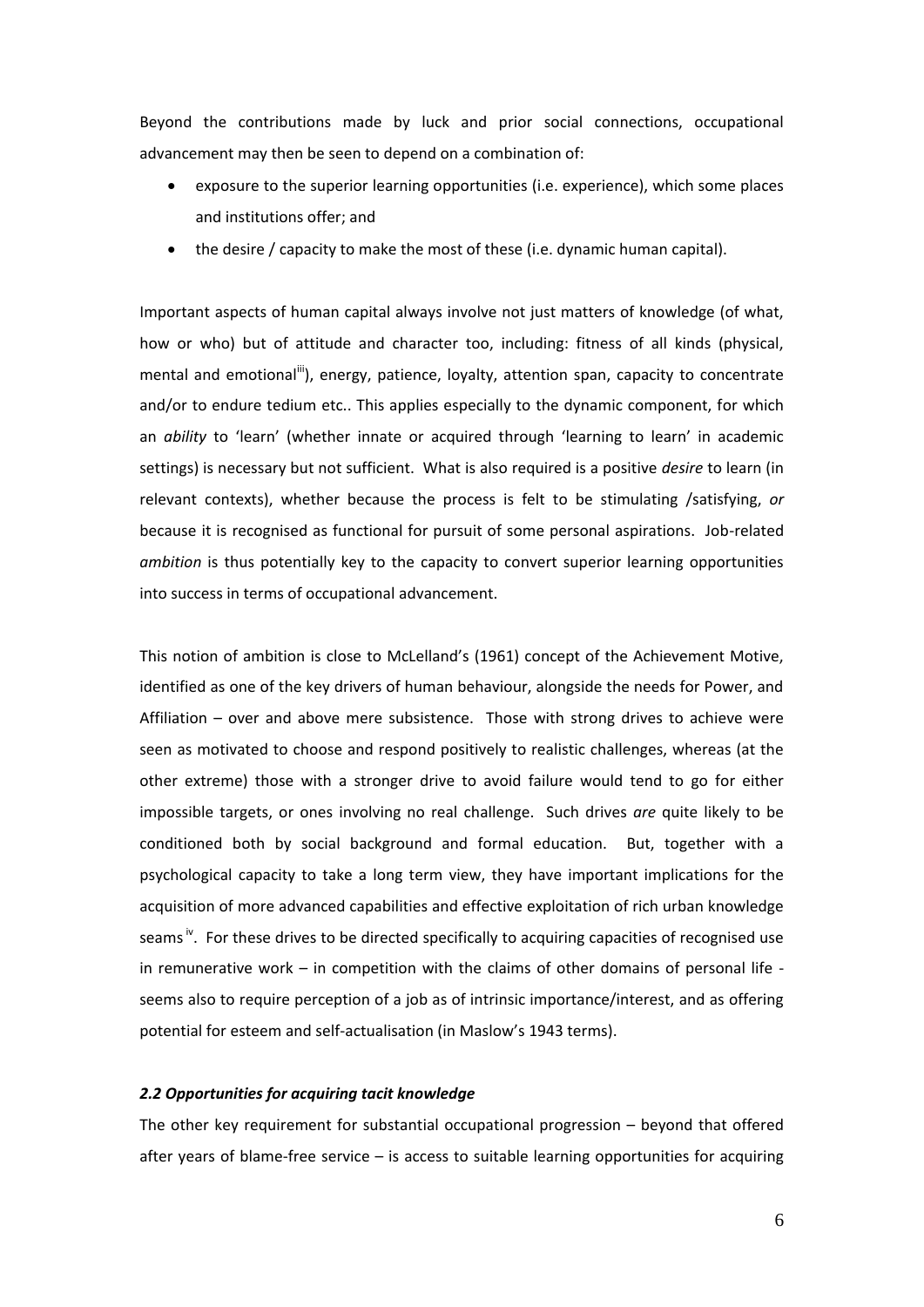relevant kinds of tacit knowledge. Tacitness is key because it goes beyond what is generally accessible (and hence of limited worth), because of its close relation to the practical mastery of a craft, and because of the need to share understandings with a group of others (Polanyi, 1958; Sennett, 2008).

Access to (potentially profitable kinds of) tacit knowledge is limited for several reasons. It may be too new or specialised for codification to be economic yet. Or, it may be available only interactively, because it involves the ground of shared understandings required to make codified knowledge intelligible and practically applicable. And, in either case, the 'guilds' in possession of it may serve as gatekeepers to protect the rents derived from its use. Since not all such knowledge is equally valuable, moving on up the escalator would involve 'entrepreneurial' activity, to find means of accessing, filtering and applying what the current state of technology and tastes identify as better versions of a still uncertain knowledge.

Generally, employers are not expected to allow their resources to be used to equip workers with transferable skills, except in circumstances such as formal training periods or internships where they can be compensated by paying lower/minimal wages. Becker (1962) developed this argument in relation to formal training, but the same principle should apply to less structured opportunities for learning with a transferable value to the worker. In practice, however, much human capital seems to be *task- specific*, acquired on the job but with transferable value to the worker<sup>v</sup>, because broader human capital enhances the returns to specific skills (Oi, 1983). In fact, given a capacity and motive to learn, much task-specific capital will come from generalising and re-contextualising the combined lessons of firmspecific training and non-routine work situations.

How far employers effectively facilitate acquisition of such a potentially marketable asset will then depend on the nature of the activities in which a work unit is involved - being most likely: close to the cutting edge of market or technology change; where there is substantial customisation of the product/service for quality-sensitive clients; with sophisticated forms of collaboration in providing a complex product; and/or the provision of strategic advice and support to highly placed decision-makers. Places with concentrations of such jobs ought then to provide the greatest opportunities for those with ambition and capacity to learn.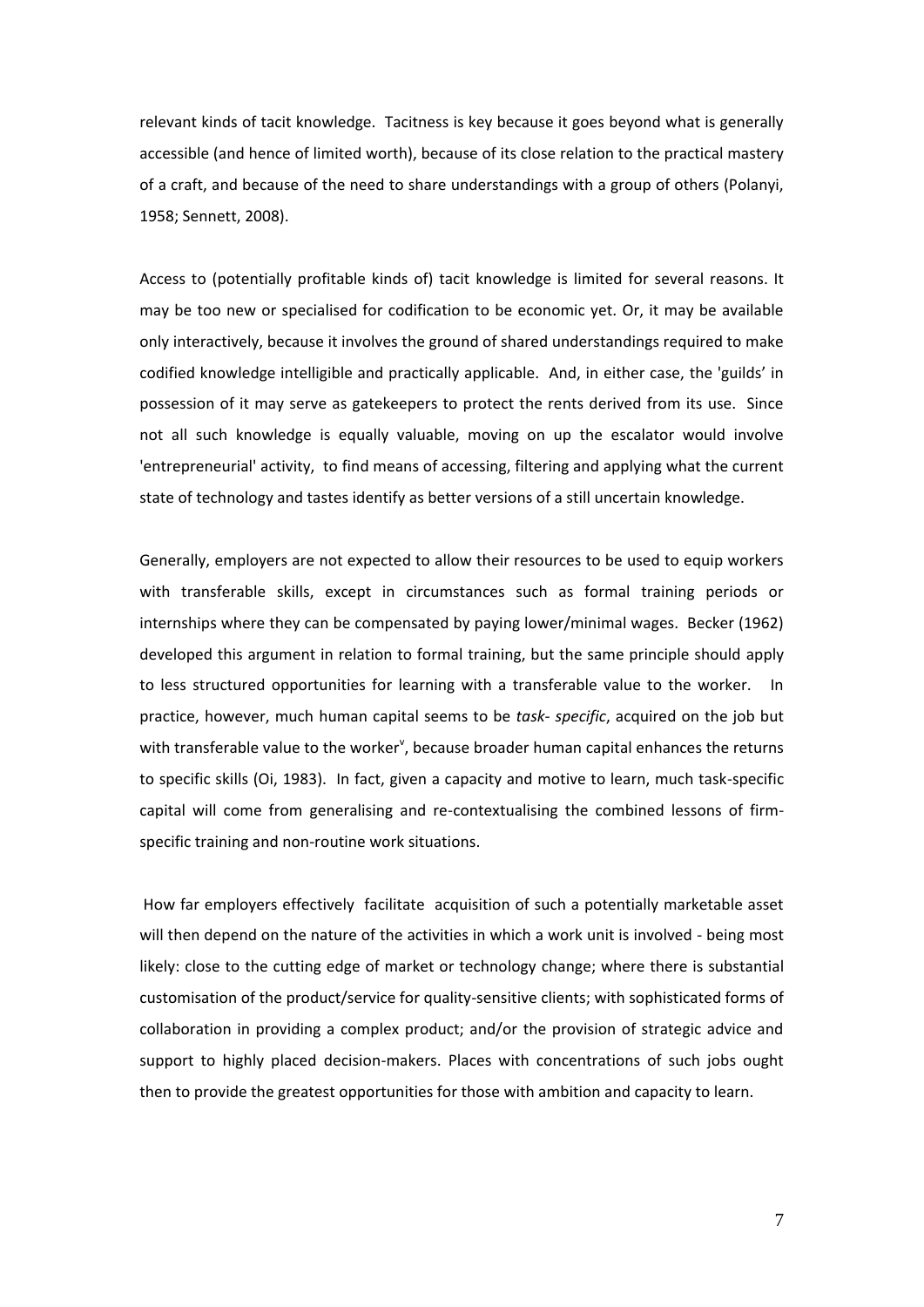#### *2.3 Escalator Regions, Migration and Signalling*

The nature of these activities means that many of them are likely to be concentrated in a limited set of high-order centres/city-regions offering superior face-to-face access to sophisticated external information sources, clients, suppliers and collaborators. For this reason alone, leading cities may exhibit stronger rates of occupational progression, at least for those groups with qualifications to access jobs of these kinds. If other work units required similar kinds of labour, but lacked the incentive to offer developmental opportunities they might simply have to pay more in compensation, or else accept less qualified /ambitious recruits.

That might turn out to be virtually the whole story, with no other significant spillovers. Additionally, however, some such places may also generate substantial externalities through their labour markets. In particular, as Glaeser and Mare (2001) suggested, places possessing *both* a concentration of escalator portals of this kind, including a range of independent employers with overlapping demands in terms of skill sets, *and* a flexible, competitive labour market, may more strongly incentivise workers to pursue the available opportunities for onthe-job acquisition of human (and social) capital. In turn, such places are even more likely to attract labour migrants with high levels of dynamic human capital, and consequentially also to reinforce the concentration of work units dependent on a dynamic labour pool of this kind.

The standard neo-classical model of migration (from Sjaastad, 1962),represents it as an act of personal investment, with once-for-all relocation costs being incurred in the expectation of a flow of returns, in terms of higher (real) income over the years. Where the attractor is better employment prospects, the return on this investment should clearly be greatest in the young working ages, with lower flows among the middle aged, and a likelihood of reversal as retirement approaches if the most successful areas have highest living costs. If place-specific elevator processes primarily affect (ambitious) young people, the selectiveness of migration to such places would be intensified, and an earlier reversal of flows may be expected, at the point when progression slows down - 'stepping off the escalator' (Fielding, 1993). In any case, migration may be motivated by the prospect of a once-for all occupational uplift (in the elevator), either where lack of local opportunities holds people back in jobs below their actual capabilities (perhaps having down-shifted after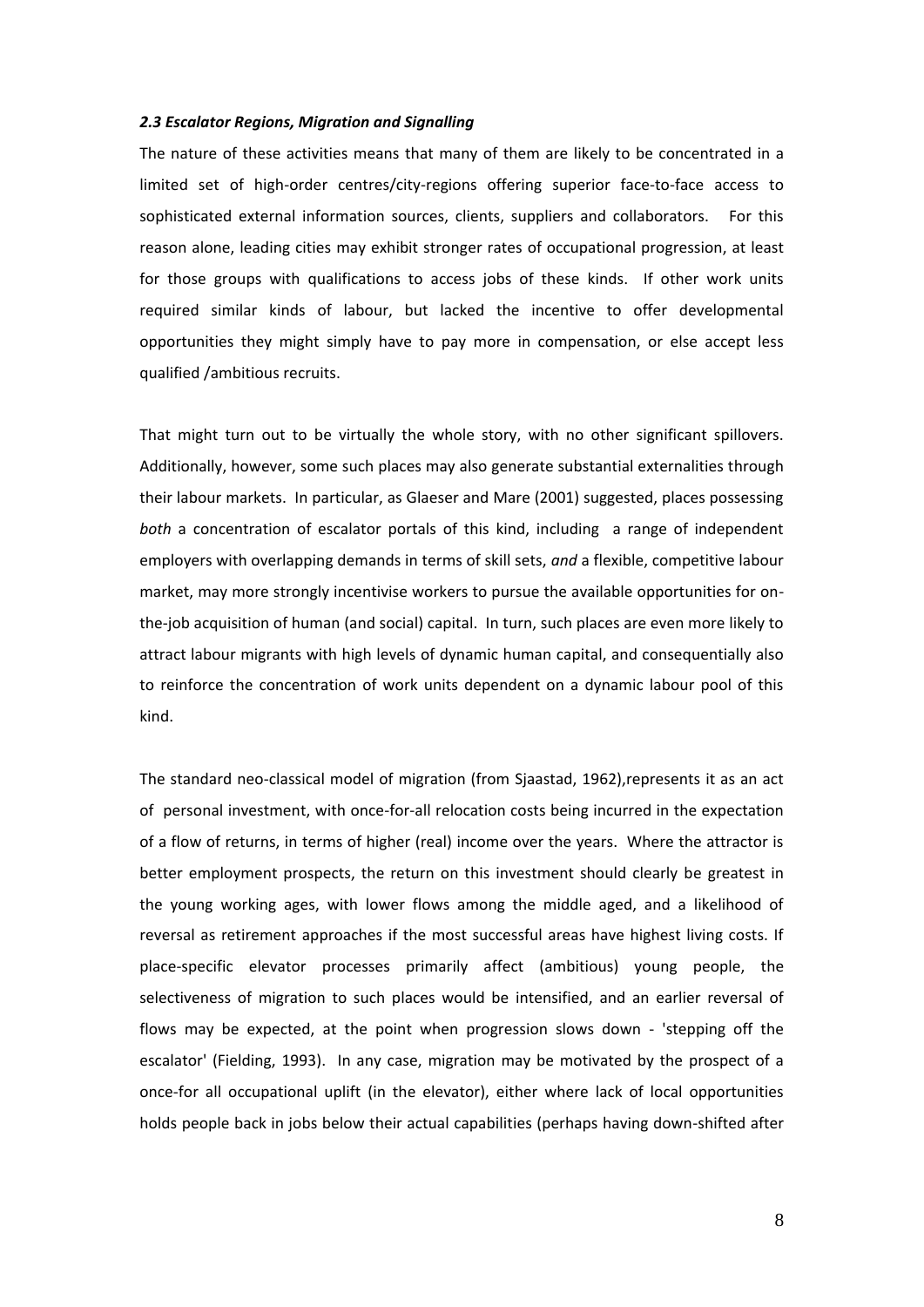a job-break), or because an individual's promotion is contingent upon taking up a specific vacancy elsewhere.

In its strong versions (going beyond the simple availability of jobs offering a portal to learning) the notion of an urban / metropolitan 'escalator' is not really one of an effortless ride up the occupational scale. Rather it is one of intense competition and effortful learning on the part of ambitious, achievement-oriented workers seeking recognition from knowledgeable, sophisticated and selective employers, patrons or audiences. Some of the flavour of this was captured in the New York (NY) context, by the lyric asserting (in relation to one of that city's occupational specialities) that: *'If you can make it here, you can make it*  anywhere .... it's up to you' v<sup>i</sup> – with the double implication that it presents the most demanding challenge, but that success in meeting this yields capabilities of value anywhere .

There is also a symbolic aspect, both for prospective workers and employers, to thronging around such escalators, particularly in the recognised centres. This stems from the special uncertainties involved in identifying those who possess dynamic human capital that they will deploy on the employer's behalf, those jobs which will provide the best favourable opportunities for human/social capital development. Recognition of a particular (geographic and trade) sub-labour market as fulfilling an escalator role can be expected to attract to it a share of 'no-hopers' (as achievement motivation theory suggests) for whom failure there would involve very little shame, but also a core of those more invested in becoming: *'king of*  the hill, head of the list, cream of the crop, at the top of the heap<sup>ivii</sup>. The first group, should be simply weeded out in a competitive environment. For the rest, however, , presentation as a job applicant in these sub-markets<sup>viii</sup>, particularly perhaps as an incomer, *signals* a degree of self-belief, seriousness of purpose, and professional ambition which address key questions about the possession of dynamic human capital. Similarly, on the employer's side: to locate your business unit in a part of the city where the price of access to high calibre workers is both higher property costs, and active local competition for the pool of talent that it attracts may be seen as a *signal* of intent to provide experiences that enable workers to pro-actively develop capacities with a marketable value. An intent to signal in this way would add force *both* to the self-selection of ambitious workers and progressive job opportunities, that together represent a weak (purely compositional) version of the escalator, *and* to the dynamic arising from their interaction within a thick, competitive labour market, representing the strong version of the escalator hypothesis.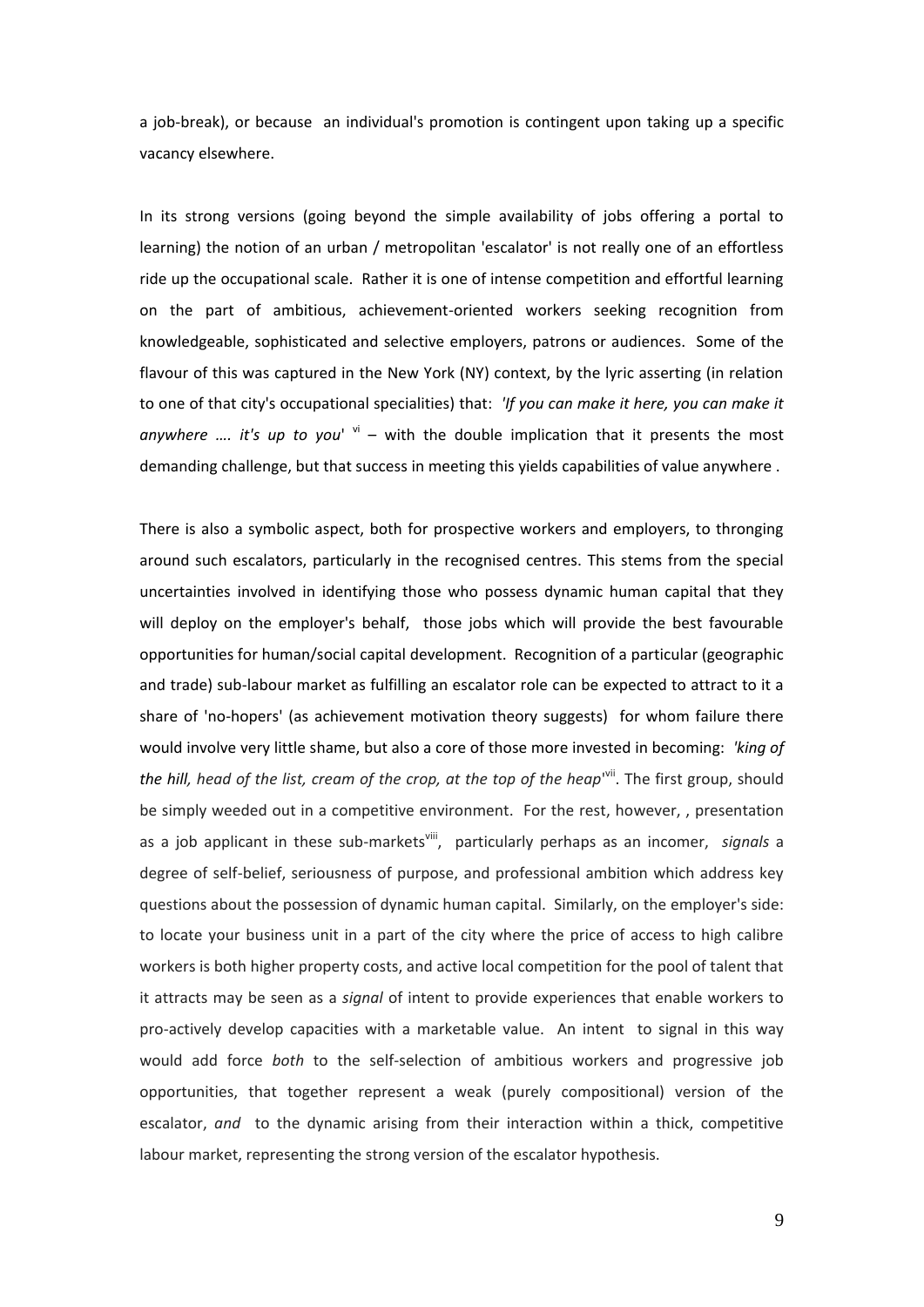#### *2.4 Implications for the geography of occupational progression (and regression)*

This sketched theoretical framework suggests a combination of mutually reinforcing processes which could lead a *few* places (maybe just one) within any economy with strong escalator roles that increasingly differentiate them from *all others*. The question is, how much of this idealised model is to be observed in practice (rather than simply as updated version of the Whittington myth) – or how far impressions of this kind, simply reflect the spatial concentration of relevant opportunities, inducing a highly selective pattern of migration into and out of the favoured areas.

There are, however, snakes as well as ladders within the labour market, some of which may also be concentrated in particular cities or regions. Accidents (both favourable and unfavourable) quite commonly place people in job niches imperfectly matched to their capabilities, with some chance of an early correction of the discrepancy, but failing that a gradual adaptation of capabilities (whether up, down or sideways) toward expectations. In the case of forced job losses, as one key type of accident, the likelihood of recovery will depend on the current tightness or slackness of the local labour market, with slack labour markets inducing a more extensive 'bumping down' process (à la Reder, 1955) as the downwardly mobile displace others. Some who mitigate their position through migration to a stronger labour market may nevertheless appear among those - recognised by Fielding, (1993, 156) as moving from positions of weakness rather than strength - who do not visibly gain from moving to the escalator region. More generally, we would expect that, even over the long run, all those with spells of interruption of employment were liable to show inferior occupational trajectories. A consequence would be a geography of generally weaker status progression and human capital development in regions exposed to substantial job losses – which is not simply the obverse of the expected upward movement in escalator regions, but needs to be controlled for in evaluating hypotheses about processes operating there.

Following sections of this paper partially address these hypotheses, with a focus on two empirical issues: about the evidence for any for the existence of place-specific pure 'escalator' effects in one or more metropolitan centres, and for concentration of such effects on particular sub-groups within the population, including those with stronger job-related ambition. Other issues are being addressed separately in papers with collaborators using complementary data sources – including fuller treatment of the question whether any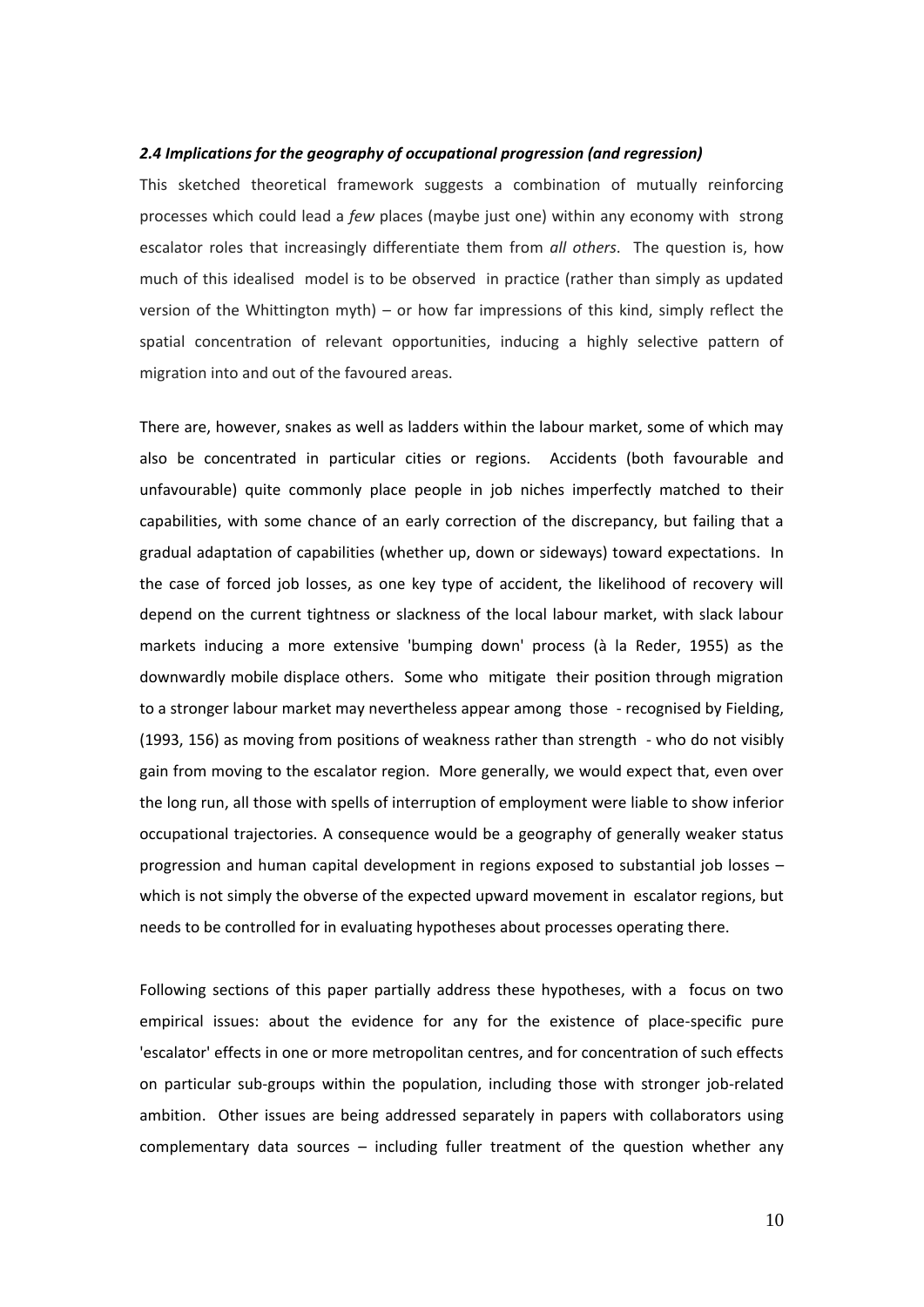effects identified here as specific to places may just reflect more favourable opportunity structures.

#### **3. Methods / Operationalising**

In empirical terms, the analytic approach of this paper involves: firstly, charting the progress of people up (or down) an employment ladder linked to the achieved/recognised levels of human capital; and then examining how variations in such progress are associated with personal attributes, areas of residence (and/ or migration) *and* interactions between these. The questions to be addressed follow on from those of Fielding (1993), though being framed in more general labour market terms rather than as issues of class transition. Correspondingly, the basic methodology pursued here is one of conventional regression modelling with a continuous measure of progression, rather than tabular or statistical analyses of cross-classified categorical variables.

There are a number of important issues to be considered in applying this simple approach to analyses of the escalator processes discussed in the last section. In particular, these involve: data sources (and their limitations); variable definition (in relation both to the dependent variable and to the concept of ambition); and model specification (particularly the treatment of dynamics and disequilibrium positions).

#### *3.1 Data Sources*

Several micro-data sources – including the (Census-based) Longitudinal Survey (LS), , the Annual Survey of Hours and Earnings (ASHE), the Labour Force Survey (LFS) and the British Household Panel Study (BHPS) – offer relevant data on the occupational progression of individuals in the UK. Each has distinctive strengths (and limitations) for some of the key questions about functioning of the escalator process, and both the LS and ASHE are being employed in forthcoming papers from this project<sup>ix</sup>. This paper, however- with its focus on hypotheses about the role of ambition as a form of dynamic human capital - concentrates on evidence from the BHPS. Uniquely (among UK data sources) this combines qualitative personal/family data, including the basis for a measure of work-related ambition, together with long term work histories, from which we can assess shifts up and down the occupational ladder, and link these to areas of work/residence. The core analyses using this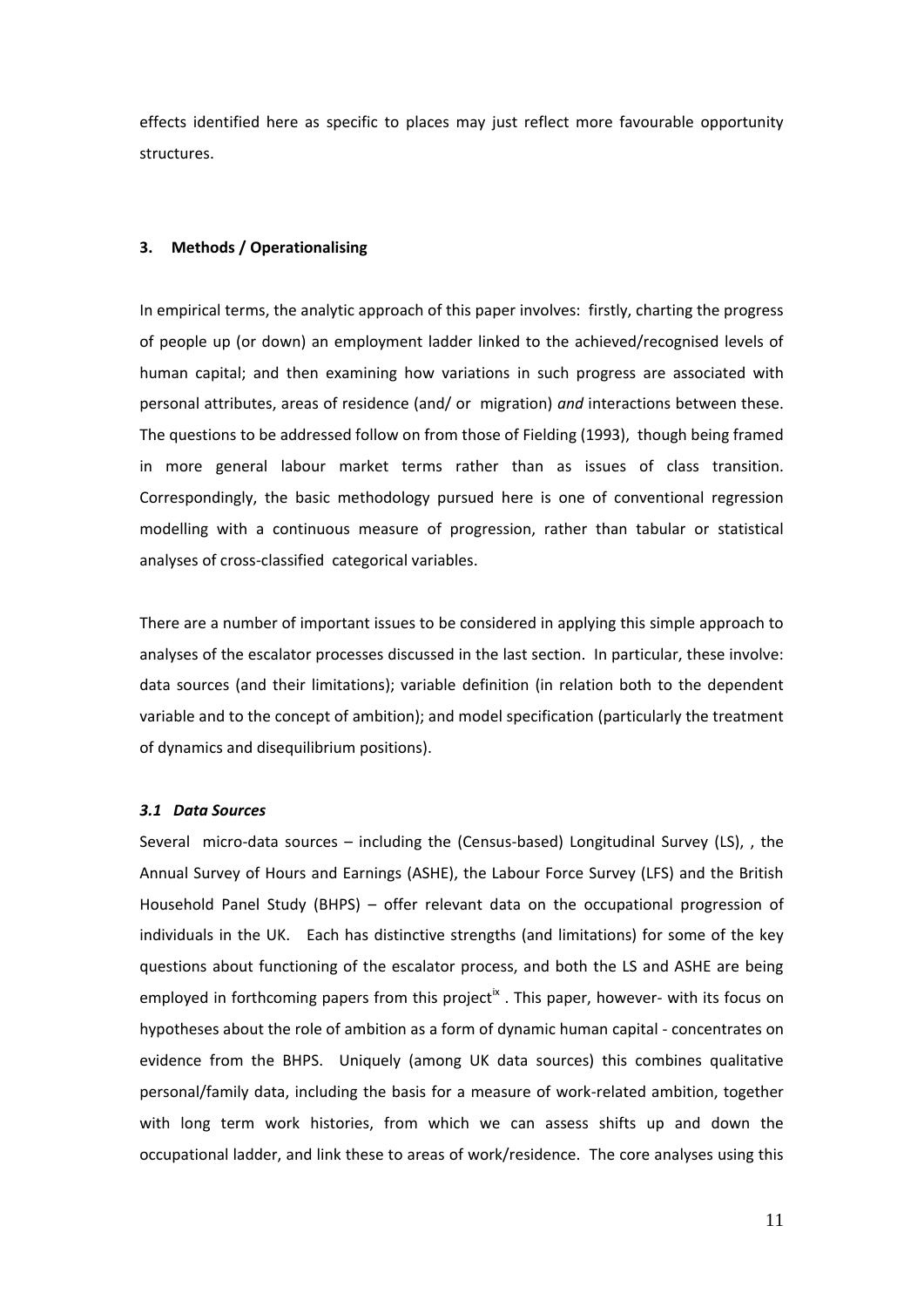source are complemented by more descriptive analyses of occupational position and short term change, using the very much larger sample provided by the LFS.

The BHPS micro-data files used here<sup>x</sup> cover the years 1991-2008, with successive annual waves of this survey collecting data from a panel of respondents incorporating all base year members of an original sample of households. In each wave there are a repeated series of questions, including ones on employment status and experience over the year and on qualifications as well as on area of residence etc. – supplemented by others in specific topics which are one-off or repeated irregularly. Among these is a pair of questions on attitudes to jobs/work which we use to construct a measure of individuals' job-related ambition ${}^{\times}$ .

In order to make use of this (one-off) variable our focus is on change in job status over the whole period (for respondents in employment at both ends), rather than year-to-year dynamics<sup>xii</sup>. The full annual panel is used only in a supplementary role, to generate measures of accumulated time spent in/out of employment, and in specific regions. Requirement of a full set of responses across 18 waves in order to generate these measures, in a survey with some discontinuities as well as attrition in responses, together with the age and employment restrictions which we imposed, inevitably reduced the available set of observations rather substantially, leaving just 868 cases for the final analyses presented below.

#### *3.2 Operationalising Key Variables*

**Job Status:** In contrast to previous 'escalator' studies which have taken either transitions between discrete social classes (Fielding, 1989, 1995) or increments to actual earnings (Glaeser and Mare, 2001; De la Roca/Puga, 2011) as their outcome indicator, the dependent variable in our analyses is designed to provide a continuous measure of occupational position, in terms of the value of human capital associated with the job type.

Since human capital encompasses many different types of attribute, with relative values that can shift in response to changing sectoral mixes, technologies and educational trends<sup>xiii</sup> - any composite measure of needs to be substantially grounded on evidence of (marketdetermined) pay differentials. The concern of this paper is not with tracking which skill types are becoming more or less valuable, but rather to assess movement up and down a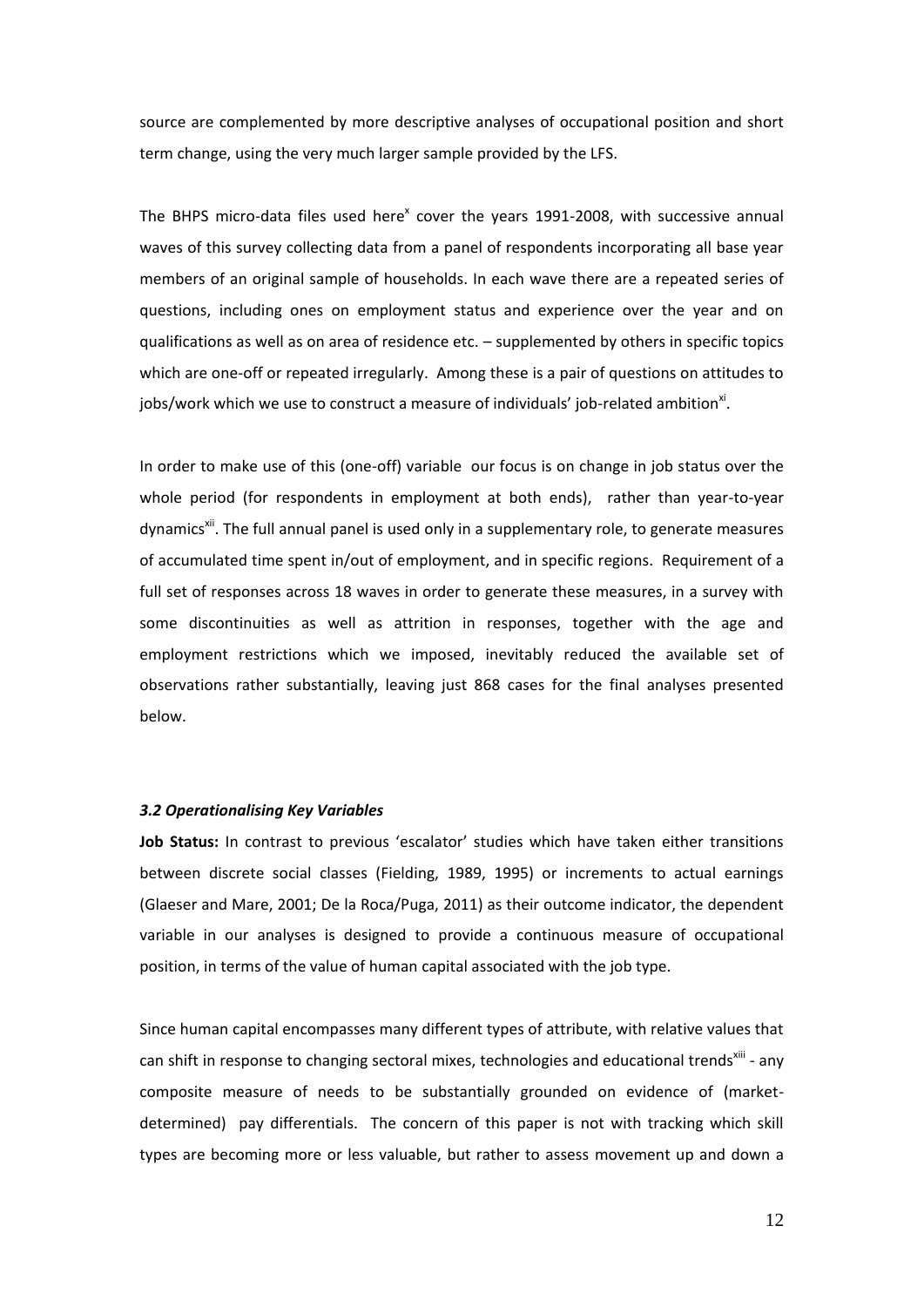pre-defined occupational scale, using *average* market valuations for a period to place different 'job niches' (defined in terms of occupation *and* managerial/supervisory status) on that scale.

In practical terms, occupation is defined in terms of the 371 units of the SOC90 occupational classification, while 4 levels of managerial/supervisory responsibility were also recognised (managers in establishments with 25+employees, managers in smaller establishments, supervisors and other workers<sup>xiv</sup>). Out of the 1484 logically possible combinations, 1197 such niches were actually represented (with earnings data) in the pooled 1993-2000 rounds of the UK Labour Force Survey used to generate the JS scale values<sup>xy</sup>. These scale values were derived from logged hourly earnings<sup>xvi</sup> – available for employees only but applied also to the self-employed. After (regression-based) adjustment of individual earnings data for three contextual factors (year, workplace region $^{xvi}$  and establishment size $^{xviii}$ ), values for each niche were computed on two bases: as simple averages, and as predicted values from regressions of adjusted log earnings on occupation and status dummies. In order to mitigate problems of sampling error in the less common niches, these two estimates were combined, with weights reflecting the computed standard errors of each $x^{\text{xx}}$ .

JS scale values were then applied to BHPS cases, using its records of occupation and managerial/supervisory responsibilities. Survey design, data collection and coding procedures should make these measures comparable between the two surveys (LFS and BHPS) and across waves of each<sup>xx</sup>.

*Ambition:* For an indicator of individuals' potential motivation to seek and acquire on the job human capital, we make use of a couple of questions (each appearing in both the 1991 and 1999 waves of the BHPS) about the two most important aspects of, firstly, work in general, and secondly of particular jobs. For a composite measure of 'ambition', we combine responses highlighting promotion, career, initiative, job content (scored positively) as against those citing people's company or money for essentials (scored negatively y)<sup> $xxi$ </sup>.

In its raw form this measure showed a clear, but U-shaped, relation with age, which partially explained a relatively weak correlation in raw scores between the two years. This age factor was controlled for and the scoring converted to a 0-1 scale. In order to derive a measure

13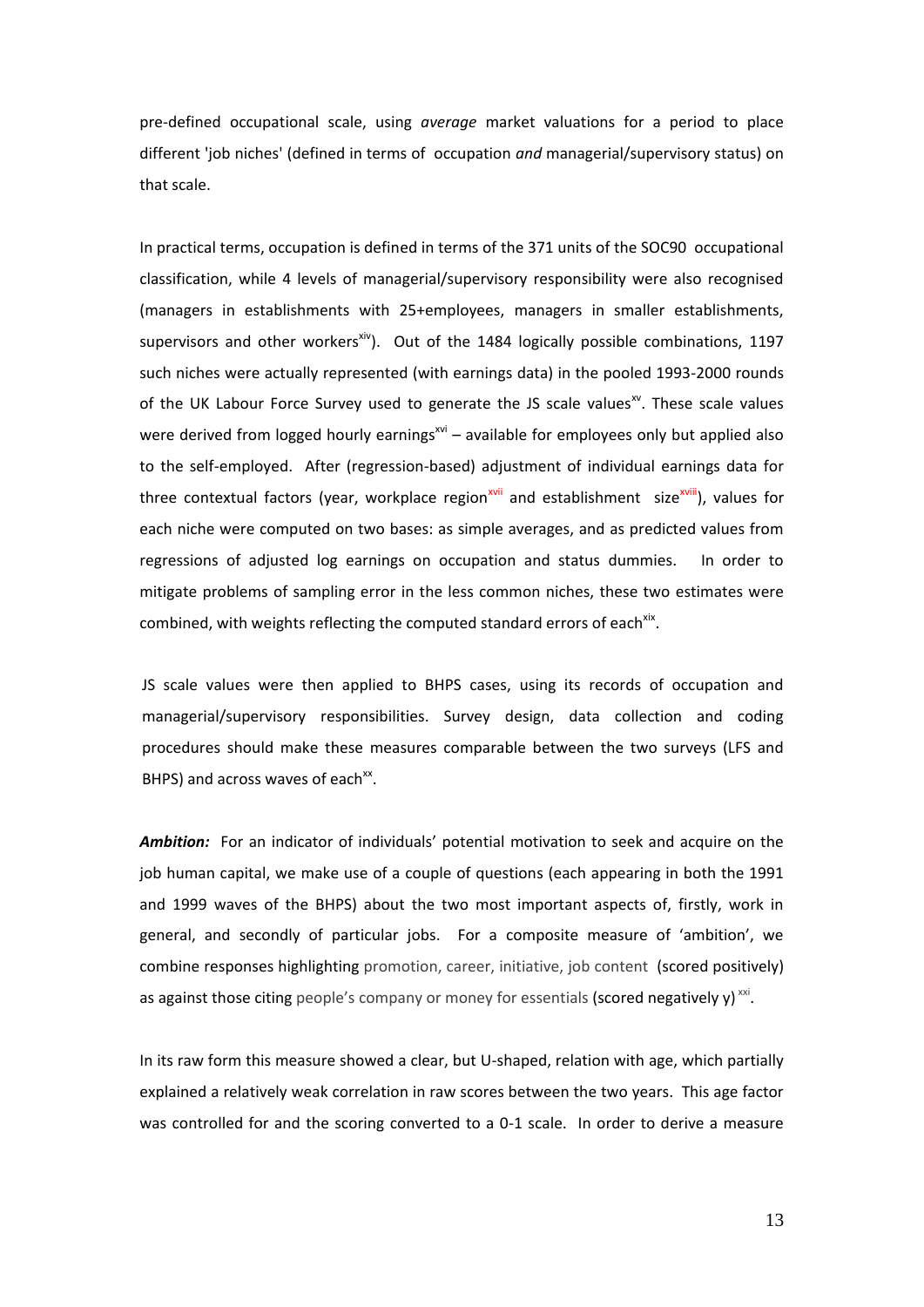applicable to the 1991-2008 period, the the age-standardised measures from the 1991 and 1999 surveys were then simply averaged<sup>xxii</sup>.

#### *3.3 Model specification and Estimation*

In principle, our analyses of individual progression relate JS *change* measures to a series of independent variables, involving location, prior education etc. However, a consistent feature of all our analyses with different sources and time intervals varying between 1 year and 17 years, is that change seems to be substantially affected by start of period JS level. When this variable is included in the analysis it consistently attracts (negative) coefficients, significantly below zero and above -1.

Similar findings are familiar in wage equations (e.g. Blanchflower and Oswald, 2005), but in the context of JS changes there appear to be two different kinds of explanation, implying different kinds of response. On the one hand, there is the distinct possibility of measurement error (in both JS levels and change), in which case *inclusion* of the lagged dependent variable could be a source of bias in the analyses. This might arise either because of the open-ended way in which occupations are initially reported (however systematic the coding of these) nor because of insufficient recognition of occupational heterogeneity in one or both tails of the distribution, causing an artificial truncation of the scale. On the other hand, it could be well be that some real processes are in play involving 'reversion' in JS scores. This might be either toward a 'mean' consistent with an individual's real capabilities from an initial niche out of line with these; or, toward zero, reflecting a natural tendency for stocks of human capital to depreciate, in the absence of positive inputs from learning experiences that renew or upgrade these. In this case it is *omission* of lagged values from the RHS which would be liable to bias other estimates.

A series of experiments were undertaken to assess the potential influence of these different explanations. JS scores were averaged over several waves of the BHPS to see how far this weakened the relationship between change and lagged JS values, as would be expected with random measurement errors (or an atypical short term job). The length of the observation period was also reduced, to see whether this also served to attenuate the relationship, as would be expected from a systematic tendency to reversion. And the lagged JS score was replaced with a set of quantiles, to see how truncation effects might be responsible.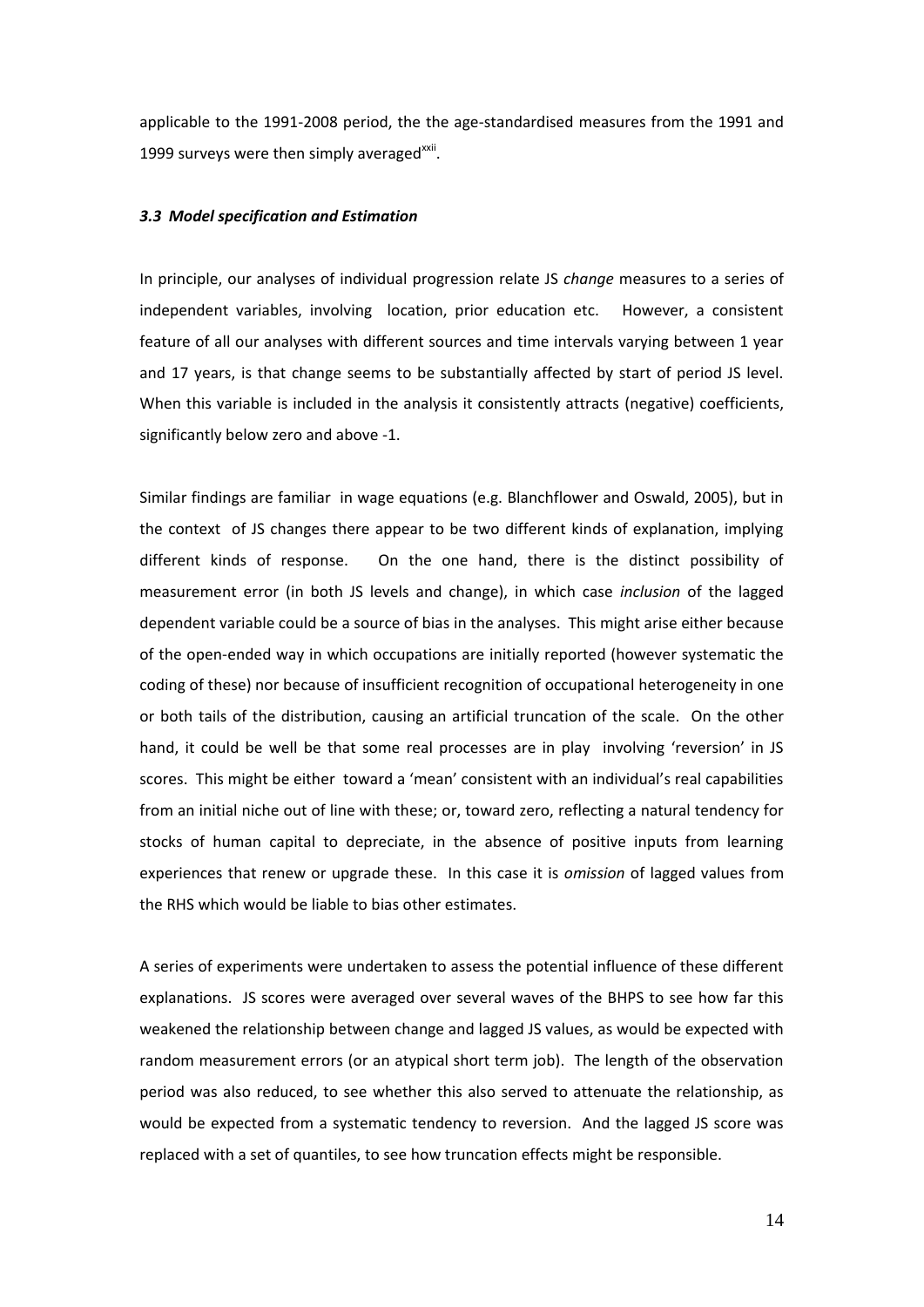In fact, though analyses with larger data sets (over shorter intervals) did suggest that truncation played a role, there was no real evidence of this with the BHPS. Support was, however found for both of the other hypotheses, with their contradictory implications as to what should be done. The compromise solution eventually adopted involved averaging the first 5 waves of the survey to define the baseline JS level, down-weighting this by 20% in calculating JS change, and omitting JS levels from the RHS of the regressions.

#### **4 Analysis and Results**

#### *4.1 Short Term Occupational Progression*

Preliminary regression analyses were undertaken with the LFS, which has a very much larger sample of workers, enabling finer geographic distinctions to be made, though it only has short-term (1 year) information on changes in position, and lacks attitudinal data. These served to confirm that, as Fielding had indicated if there was an escalator city/region in the UK it was within the Greater South East (the GSE, i.e. London and its two adjacent regions). But they suggested that the relevant job opportunities were heavily concentrated in its core. Simple analyses of JS *levelsxxiii* for respondents to the 2004-8 rounds of the LFS showed that, for given demographic and educational characteristics, JS *levels* among Central London (i.e. CBD) workers were some 13% above the national average, as compared with 3-4% in the rest of London, 2% in outer parts of the GSE, and 1% above in the Birmingham and Manchester conurbations - though below average in the other 5 conurbations.

A more restricted analysis of JS *changes* between 2<sup>nd</sup> quarters of 2008 and 2009 (with results presented in Table 1) identified a similarly large differential in progress (of 18%) for Central London workers, though in this case specifically associated with *moving residence into the GSE during the year*. The basic results here are presented in column 1, with the other columns confirming the robustness of results to omission of the lagged dependent variable (which dominates the basic regression) and exclusion of the majority whose job did not change<sup>xxiv</sup>. Overall it seems that young people and those with higher education were more likely to progress. In relation to geographies, there is evidence of a broad north-south contrast, with a modest but significant difference of 0.7% in occupational advancement between residents of southern England and those from the north and west. This is evidence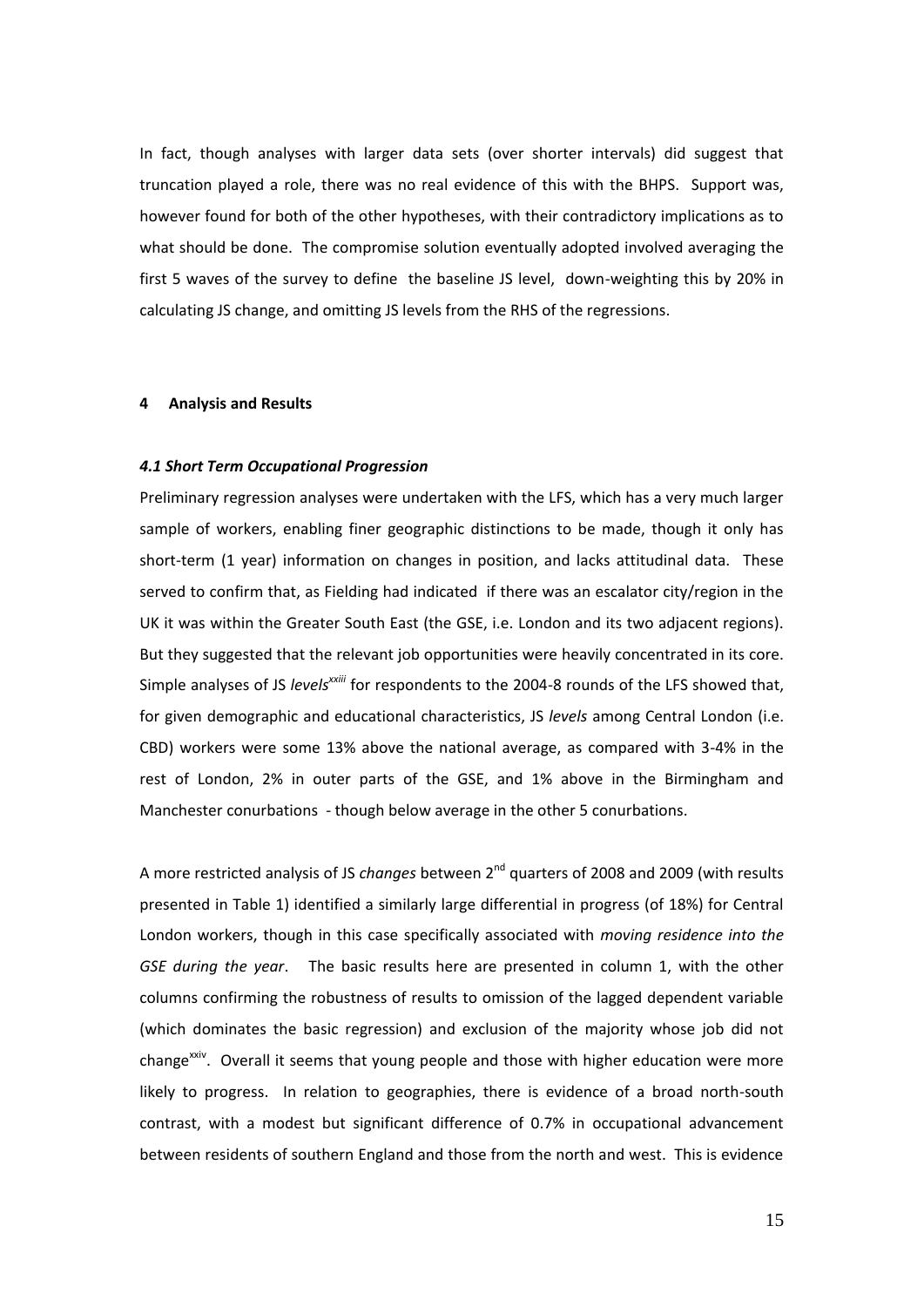of an *escalator* effect - involving continuing learning and progression - since it essentially relates to people who stayed within one of these two super-regions. It might possibly be stronger among Central London workers, though the evidence on that is not clear here. As a continuing advantage to the average resident it is by no means trivial – but not of anything like the scale of gains made by inter-regional migrants with Central London jobs. These have then to be interpreted as predominantly reflecting a large one-off *elevator* effect, from moving to a place with superior opportunities to deploy already existing capacities. Other inter-regional migrants may make some gains of this kind, but they would be of a very much more modest scale.

This preliminary evidence on short-term changes echoes Fielding's earlier findings and argument in pointing to strong links between upward social mobility and migration into the GSE. But this effect now seems to be specific to Central London job opportunities –and , in that context to be predominantly a matter of once-for-all (elevator) gains from migration rather than continuing movement up the escalator.

From these short-term observations, however, we clearly cannot tell:

- what kind of qualities were deployed by the migrants in pursuing and then securing higher status jobs in Central London;
- how these might feed into superior long term progress as compared with others within that labour market; nor
- what part of the non-migrant population within the escalator region shares the capacity to take advantage of superior opportunities for progression.

To follow these up we turn to the longer term change (and attitudinal) data available from the BHPS. The analyses here first relate job changes to a combination of personal attributes (including job-related ambition, and qualifications) and location/relocation of residence, and then explore the geography of ambition and qualification.

#### *4.2 Long Term Occupational Progression*

Two initial sets of exploratory regressions were undertaken in order, firstly, to identify the personal attributes and regional distinctions that actually mattered and, secondly, to find the most appropriate form for the dependent variable. Among the independent variables, these analyses made it clear that age, degree level qualifications, and job-related ambition were all salient, whereas gender, race and religion were not – and that the really significant regional distinction was between the GSE and the rest of the UK. With the aim of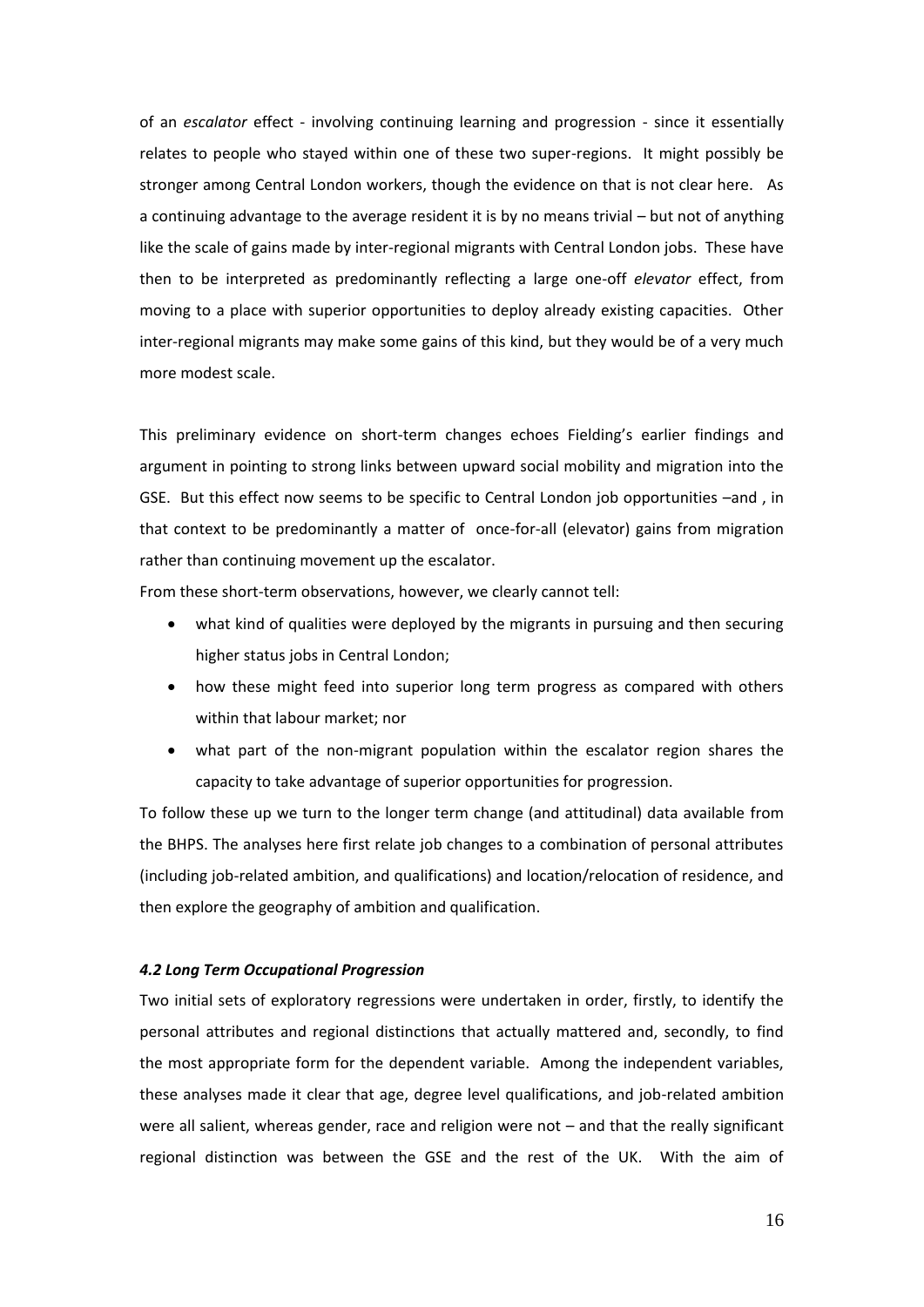distinguishing between potential escalator and elevator effects, regional indicators were defined both in terms of the proportion of the period spent in a region (representing exposure to any escalator processes), and also in terms of inter-regional shifts between the start and end of the period (to pick up any elevator effects). For the dependent variable, an adjusted job-status change measure was defined which set the baseline in terms of the average of recorded JS scores for the first few years (in order to mitigate measurement errors) and discounted these by a factor (intended to allow for reversion toward the mean or bottom). These decisions were guided by effects on the RMSE for a preferred model specification, leading to choice of a 5 year average for the baseline (as the point of diminishing returns to adding further years) and a 28% discount factor (as the value minimising the RMSE).

Regression results with this adjusted job change measure, for what is effectively a 15 year period (1993-2008) are presented in Table 2. A basic model (in column 1) shows that occupational progression was strongest for young people and those with degrees (with additional one-off gains for those acquiring a qualification at this level during the period), while those who had significant spells out of employment suffered big setbacks, especially if they were older. There is also evidence here that those with higher levels of job-related ambition did significantly better. As far as geography is concerned, the results suggest to that continuing residence in the GSE led to rather stronger progress – not quite significant statistically at the 5% level, but equivalent to about half the value of a degree in terms of long term advancement. None of the migrational variables appears to have any real effect, however: for inter-regional migrants as a group, the suggestion is that they did a bit worse than stayers, with no indication that those moving toward London or the GSE did any better, and the more positive sign for those moving away from London is far from being statistically significant.

A second model discards these migration variables and concentrates on seeing whether there was evidence of a stronger GSE escalator effect among sub-groups who might be particularly suited to exploiting its opportunities. Three hypotheses – relating to the young, to graduates, and those with higher levels of ambition – were tested by interacting the relevant variables with the measure of time spent in the GSE. Results (in column 2) suggest no particular advantage for graduates, an averagely positive (though not significant) effect for those under 32 at the start of the period, but a clearly stronger effect of GSE residence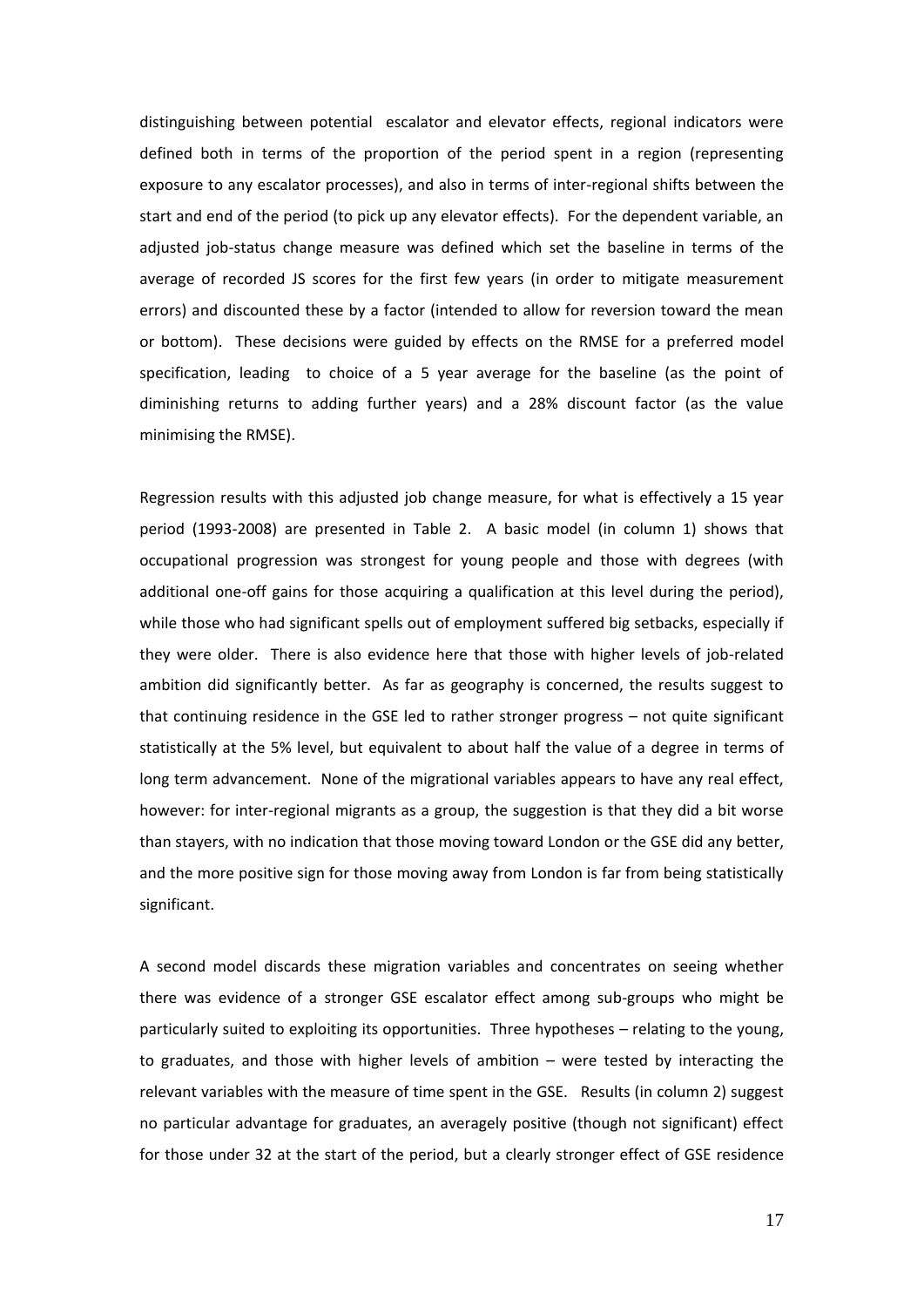for those with higher levels of ambition. For those lacking any of these attributes, the suggestion (from the coefficient on the simple measure of time spent in this region) is that they did less well in the GSE than elsewhere. This is a bit misleading, however, since no-one in the sample actually received a zero score for job-related ambition – but it does seem to be the case that the average middle-aged person with low levels of ambition could expect no benefit from a GSE escalator, beyond the modest gains they might enjoy elsewhere.

This finding suggests the possibility that such benefits might actually be quite heavily concentrated among a small minority of highly ambitious people enjoying very much faster progression within this opportunity-rich region. Experiments replacing the scalar measure of ambition with a set of quantile dummies indicate, however, that those with very high levels of ambition did not gain much more than those with median levels – the real contrast being between the latter and those at the bottom end of the distribution. This can be captured roughly by a division between the bottom 40% and the upper 60% of observations on the ambition scale. A third model thus replaces all the other GSE residence related variables with a pair which interact (the proportion of) time spent in the GSE with dummies for these two groups of less/more ambitious people, applying this first to our full sample (column 3) and then to a sub-group of the youngest (column 4). The results now show clearly significant gains (averaging 6.3%) from continuing residence in the GSE for the more ambitious group, and none for the less ambitious. When this analysis is broken down by age, these gains seem to be heavily concentrated among the youngest (those aged between 22 and 28 in 1991), with average increment to their JS level of 16.6% over the period. Though not shown here (since the GSE effects are not statistically significant), the corresponding results for those in the older (29-47 year old) group suggest gains to the more ambitious group from staying in the region which are only about a fifth of those enjoyed by the younger cohort. Given the large overlap in ages between members of the two groups during the observation period, this contrast implies that escalator effects may only really apply while people are in their 20s and early 30s.

#### *4.3 Social and Spatial Influences on Job-Related Ambition*

These results point to a very strong interaction between job-related ambition and residence in the escalator region (i.e. the GSE in this case), both in the sense that only the more ambitious seem to benefit from the escalator, and also in that access to this escalator seems necessary for this group to convert their ambition into faster progress in the job market. But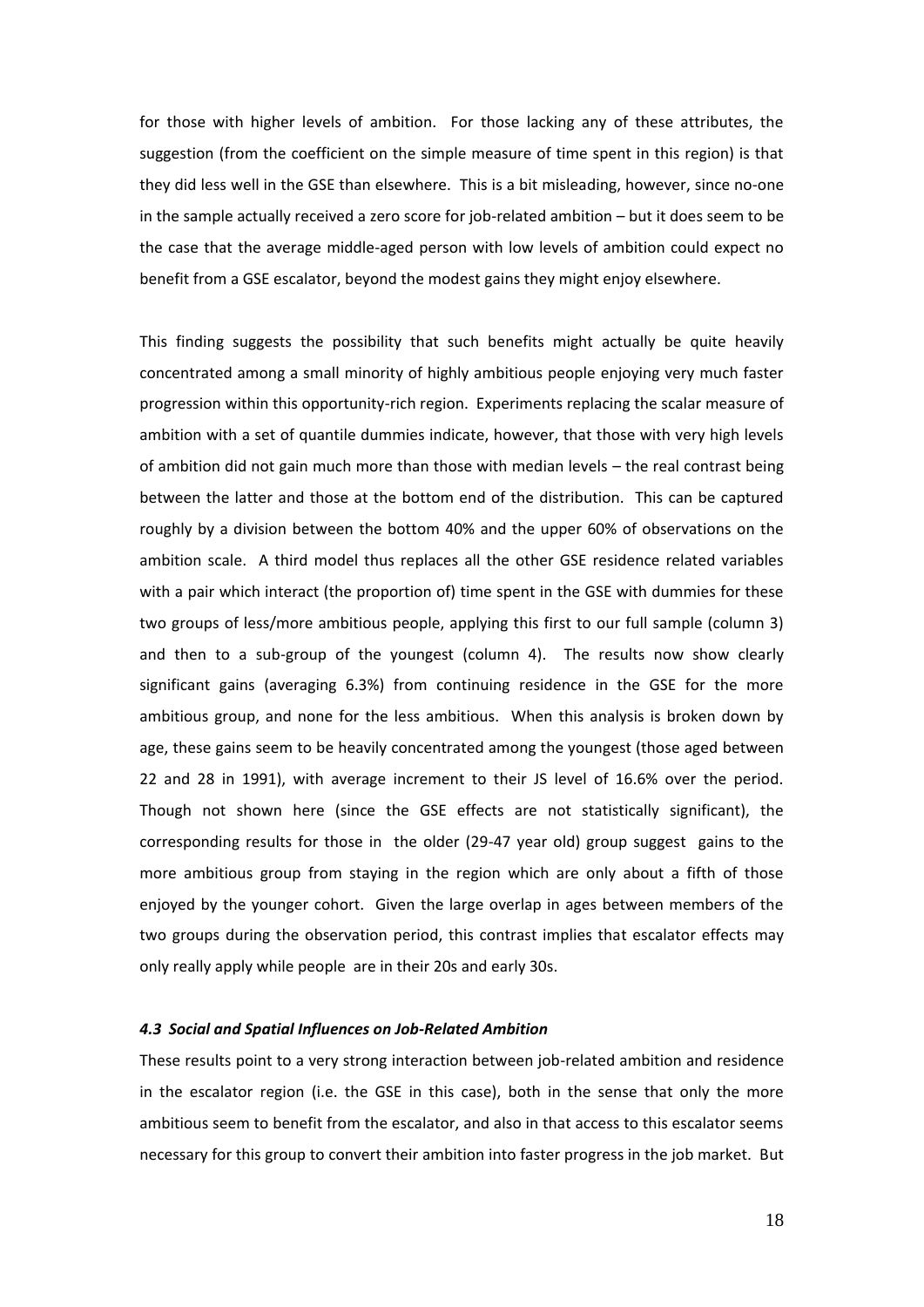there is also a question as to how far ambition itself may be unevenly developed among residents of different regions. This cannot be explored in much depth with the BHPS since the relevant questions were only asked in two waves of the survey, and the derived measure clearly contains quite a lot of noise. Nevertheless, patterns and associations in the data provide some basic evidence about the geography of ambition and its role in reproducing social positions.

On a cross-sectional basis, individuals' scores on the index of job-related ambition are most clearly (and positively) associated with their levels of academic achievement, and with their father's social class<sup>xxv</sup> (both directly, and also indirectly, via educational outcomes which are linked to parental class). There is also a statistically strong, though substantively much weaker, association with gender – women recording significantly higher levels of job-related ambition<sup>xxvi</sup>. Marital status also seems to be a factor, with the never married displaying significantly higher levels of ambition, and with entry into couplehood as one of the clear influences (together with acquiring additional qualifications) on changes in measured jobrelated ambition between the 1991 and 1999 waves. This looks like a question of trade-offs between priorities.

Spatial variables all seem to have weaker links to ambition, though ambition levels do tend to be rather higher among residents of the GSE. On what now seems the most salient measure - based on the split between those in the bottom 40% on the ambition scores, or above that – just 32% of GSE residents in 1991 were in the former group, as compared with 42% in the rest of the UK. Controlling for qualifications and parental class (both favouring the GSE) only reduces this gap by about a quarter. It seems that this regional disparity could have come about in 3 main ways. It could reflect differences in the context of primary socialisation and attitude formation; or it could involve a subsequent adaptation to the differential availability of relevant opportunities in the region of residence; or it could reflect selective migration of the more ambitious toward regions in which they could realise their drive for advancement.

Taking the 1991/1999 based ambition classification as a constant reference point and comparing residence inside or outside the GSE for the first and last survey waves (1991 and 2008), it is evident both that a much smaller proportion of the low ambition group actually shift between these two broad regions (2% as compared with 7%), and that the higher

19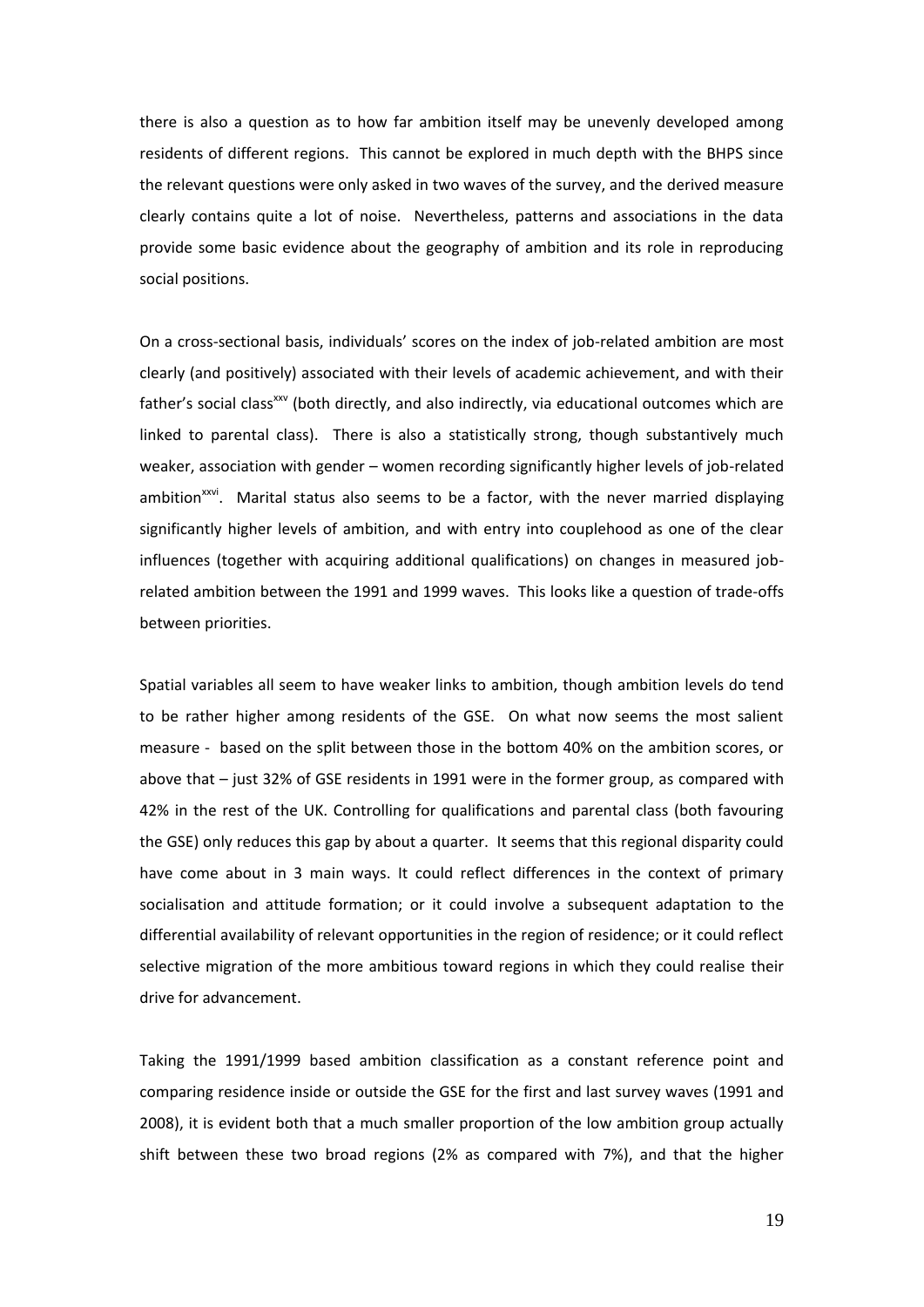ambition group is entirely responsible for the net shift into the GSE. But, even over 17 years, this shift is quite modest, representing just 4% of the GSE sample, and lowering the share in the low ambition group by only 2% (as compared with the 10% gap to be explained). Looking at the relation between place of birth and region of residence in 1991, however, it is striking that the bias toward the upper ambition group within the GSE then seems almost entirely attributable to people born outside the GSE, whether elsewhere in the UK or overseas. Earlier movement to the GSE seems to have brought it (by 1991) a group of people who whether naturally (through primary socialisation) or subsequent adaptation have proved more than usually ambitious – rather than this being a natural advantage of (and for) those born and brought up there.

#### **5. Conclusions**

Starting from a conception of occupational progression focused on development of human (and social) capital, this paper has emphasised the crucial contributions of *both* dynamic human capital (including ambition as well as learning skills) *and* access to opportunities for acquiring tacit knowledge, together potentially with those urban contexts (in leading agglomerations) which have concentrations of both.

A distinction has been drawn between three processes that contribute to an uneven geography of human capital stocks: *bumping down* of displaced workers in slack labour markets; an *elevator* operating at the point of migration for those whose talents have been underemployed in such areas (or whose promotion within a specialist role depends on taking opportunities where they arise); and an *escalator* offering continuing prospects of upgrading for those workers in the core region who are able and willing to pursue them. Within the last of these a further distinction has been made between two versions of an escalator region hypothesis: a 'weak' one simply reflecting compositional effects stemming from a highly selective mix of resident and job types in successful high order centres; and a 'strong' one, involving positive interactions between each of these in the context of particularly thick and competitive sub-labour markets.

Empirical investigation with two British surveys confirmed Fielding's observation for an earlier period that some version of the London region stood out in its association with strong progress up the occupational ladder. From observation of short term changes the dominant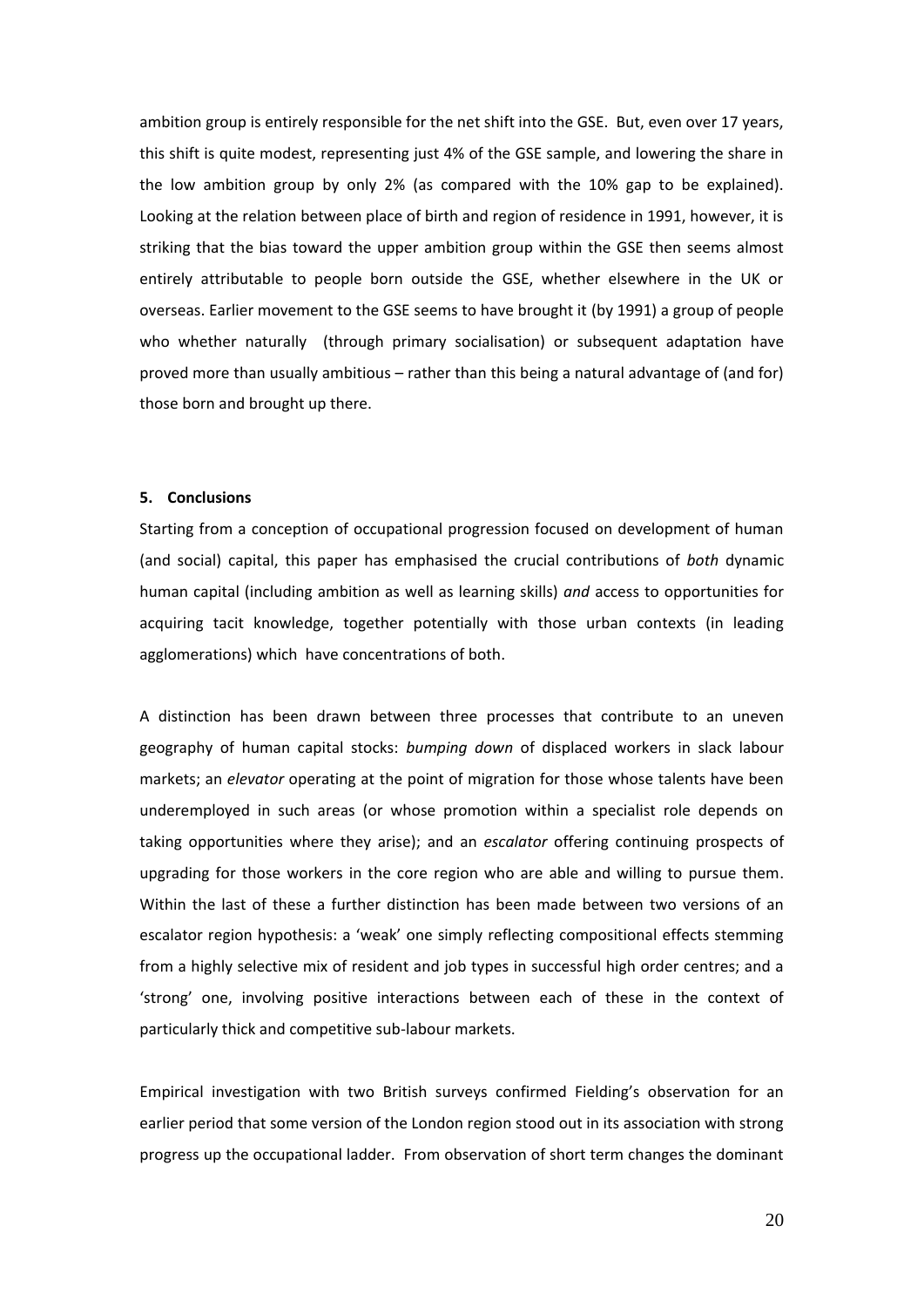effect appeared to be an elevator one associated with graduates coming to work in Central London jobs. Evidence on long term changes, however, clearly showed the operation of escalator processes for residents of a much wider GSE region, though essentially confined to young people with at least reasonable levels of job-related ambition. And, consistent with a strong version of the escalator thesis, such ambition appeared only to be rewarded within the context of this region. This is only a partial test of the thesis, since other sources with larger samples are required to examine how much of the escalator effect is simply dependent on a concentration in/around London of job opportunities offering privileged access to cutting-edge stocks of tacit knowledge.

Within this account it is not specifically migrants who benefit from the escalator process, but they are found to include a disproportionate share of the relatively ambitious people who are the main beneficiaries. Job-related ambition is found to be a mediating variable which contributes to inter-generational continuities in relative job status, with the GSE having the biggest share of those likely to produce ambitious offspring. But their strong representation within this region has much more to do the selective attraction of ambitious migrants, both from abroad and from the rest of the UK.

A key aspect of the version of the escalator thesis developed here is that it makes a substantial part of the rewards derived from operating within the leading city-region contingent on (effective) efforts by the workers concerned to develop their capacities. Together with the specificity of job opportunities to which migrants are attracted, this can help to explain how, even with strong spatially equilibrating forces operating in the labour market, large inflows of migrants continue to be attracted to the core region.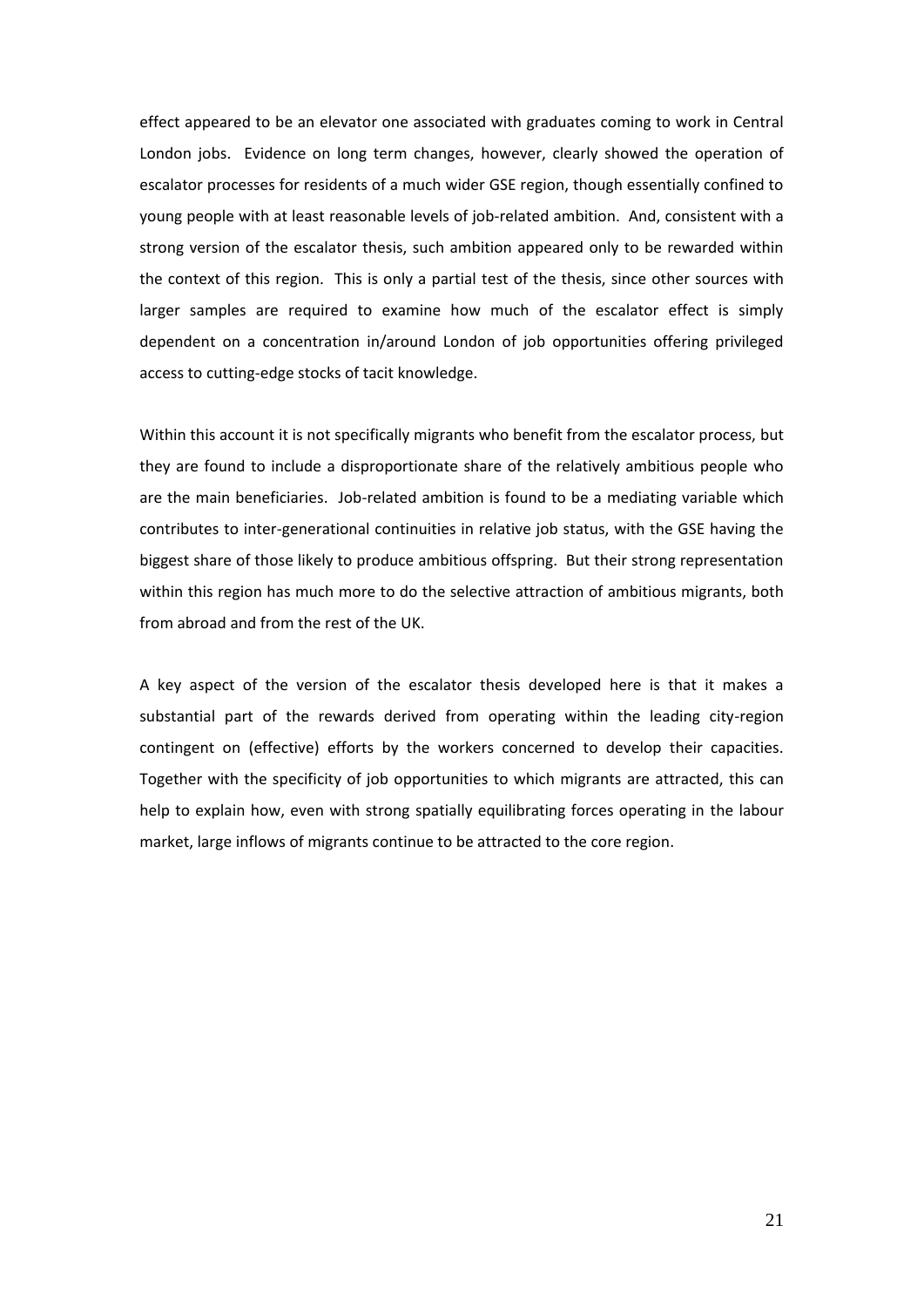### **References**

- Blanchflower, D. and Oswald, A.J. (2005 ) 'The wage curve reloaded', *NBER Working Paper* , 11338 [\[http://www.nber.org/papers/w11338](http://www.nber.org/papers/w11338) ]
- De la Roca, J. and Puga, D. (2011). "Learning by Working in Dense Cities," IMDEA, manuscript
- Duncan, O.D. and Featherstone, D.L. (1972) 'Psychological and Cultural Factors in the Process of Occupational Achievement', Social Science Research, 1, 121-145.
- Dunford M, and Fielding A, 1997, ``Greater London, the South East region and the wider Britain'', in *People, Jobs and Mobility in the New Europe* Eds. H Blotevogel, A Fielding (John Wiley, Chichester, Sussex) pp. 247 ^ 276
- Evans, A.W. (1990) 'The assumption of equilibrium in the analysis of migration and interregional differences: a review of some recent research', *Journal of Regional Science*, 515-531.
- Fielding, A.J. (1993) 'Migration and the Metropolis: an Empirical and Theoretical Analysis of Inter-Regional Migration to and from South East England', *Progress in Planning*, 39, 71-166.
- Fielding, A. (1995) 'Migration and middle-class formation in England and Wales 1981-91', in Butler, T. and Savage, M. (eds.) *Social Change and the Middle Classes*. London: UCL Press.
- Findlay, A. Mason, C. Houston, D. McCollum. D, and Harrison, R. (2009). 'Escalators, Elevators and Travelators: The Occupational Mobility of Migrants to South-East England'. *Journal of Ethnic and Migration Studies*, 35, 861-879.
- Fischer, S.F. (2005) 'Dick Whittington and creativity: from trade to folklore, from folklore to trade', Texas *Wesleyan Law Review,* 12, 5-66.
- Gathmann, C. and Schönberg, G. (2010) 'How General is Human Capital? A Task-Based Approach', *Journal of Labor Economics*, 28, 1-49.
- Glaeser, E.L. and Maré, D.C. (2001) 'Cities and Skills.' *Journal of Labor Economics*. 19, 316-342.
- Hakim, K. (2010) 'Erotic capital', *European Sociological Review*, 26, 499-518. http://esr.oxfordjournals.org/content/early/2010/04/10/esr.jcq014.full
- Harris, J. R. & Todaro, M. P. (1970), 'Migration, Unemployment and Development: A Two-Sector Analysis', *[American Economic Review](http://en.wikipedia.org/wiki/American_Economic_Review)* 60: 126–142.
- Marshall, A. (1890) *Principles of Economics*, London: Macmillan

Maslow, A. (1943) 'A theory of human motivation', *Psychological Review*, 50, 370-396.

McClelland, D.C. (1961) *The Achieving Society*, New York: Free Press.

Oi, W.J. (1983) 'The Fixed Employment Costs of Specialized Labor', ch. 3 in. J.E. Triplett (ed.) *The Measurement of Labor Cost*, Chicago: University of Chicago Press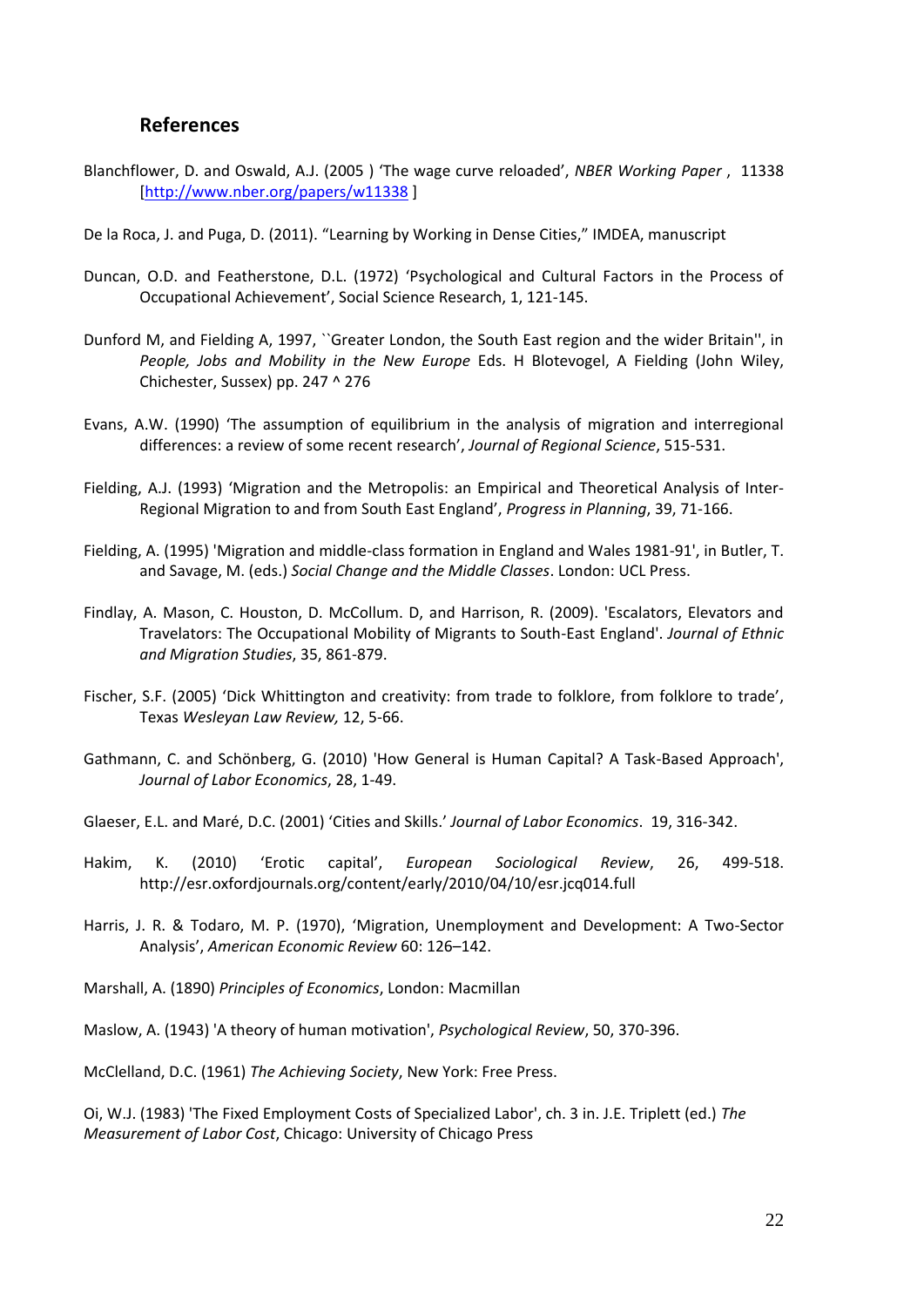- Peri, G. (2002) 'Young workers, learning and agglomeration', *Journal of Urban Economics,* 52, 582- 607.
- Polanyi, M. (1958) *Personal Knowledge*, London: Routledge and Kegan Paul.
- Reder, M.W. (1955) 'The theory of occupational wage differentials', *American Economic Review*, 45, 833-852.
- Sennett, R. (2008) *The Craftsman*, London: Penguin.
- Sjaastad, L.A. (1962) 'The costs and returns of human migration', *Journal of Political Economy*, 70, 80-93
- Storper, M. Venables, A.J. (2004) ['Buzz: face-to-face contact and the urban economy'](file://STAFF1/a/oup/jecgeo/v4y2004i4p351-370.html), Journal *of Economic Geography,* 4, 351-370.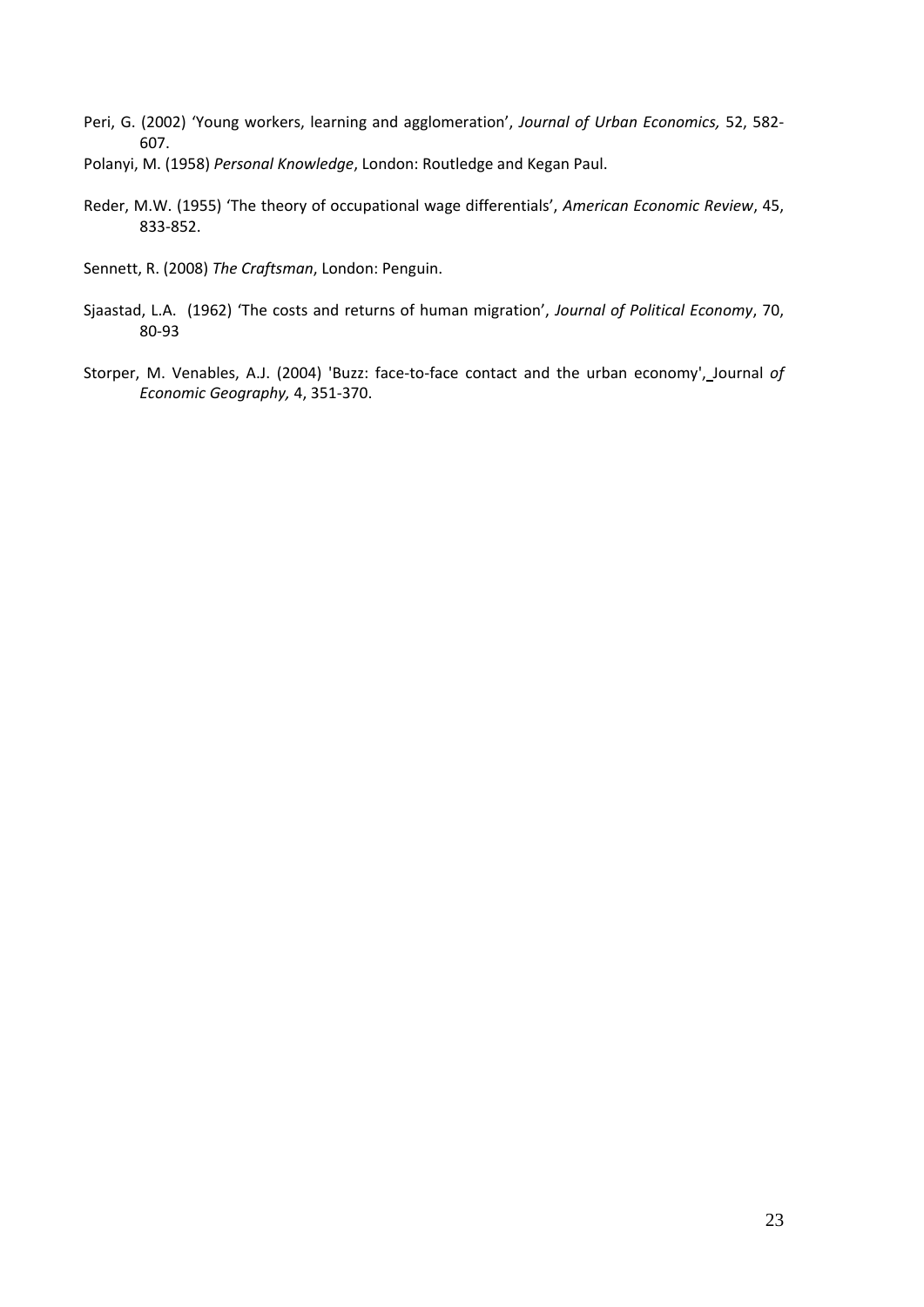## **APPENDIX**

## **BHPS Questions used to construct the indicator of Job-Related Ambition**

- 1. The most (and second-most) important reason for working:
	- Follow my career; *[scored positively]*;
	- Essential foods etc; and People's company *[both scored negatively]*;
	- Working is normal; Enjoy working; Money for Extras; Earn Money for self; and Other reason *[all unscored]*;
- 2. The most important (and second-most) aspect of a job:
	- Promotion prospects; Using initiative; and Actual work *[all scored positively]*
	- Total pay; Good relations with manager; Job security; Hours worked; and Something else *[all unscored]*.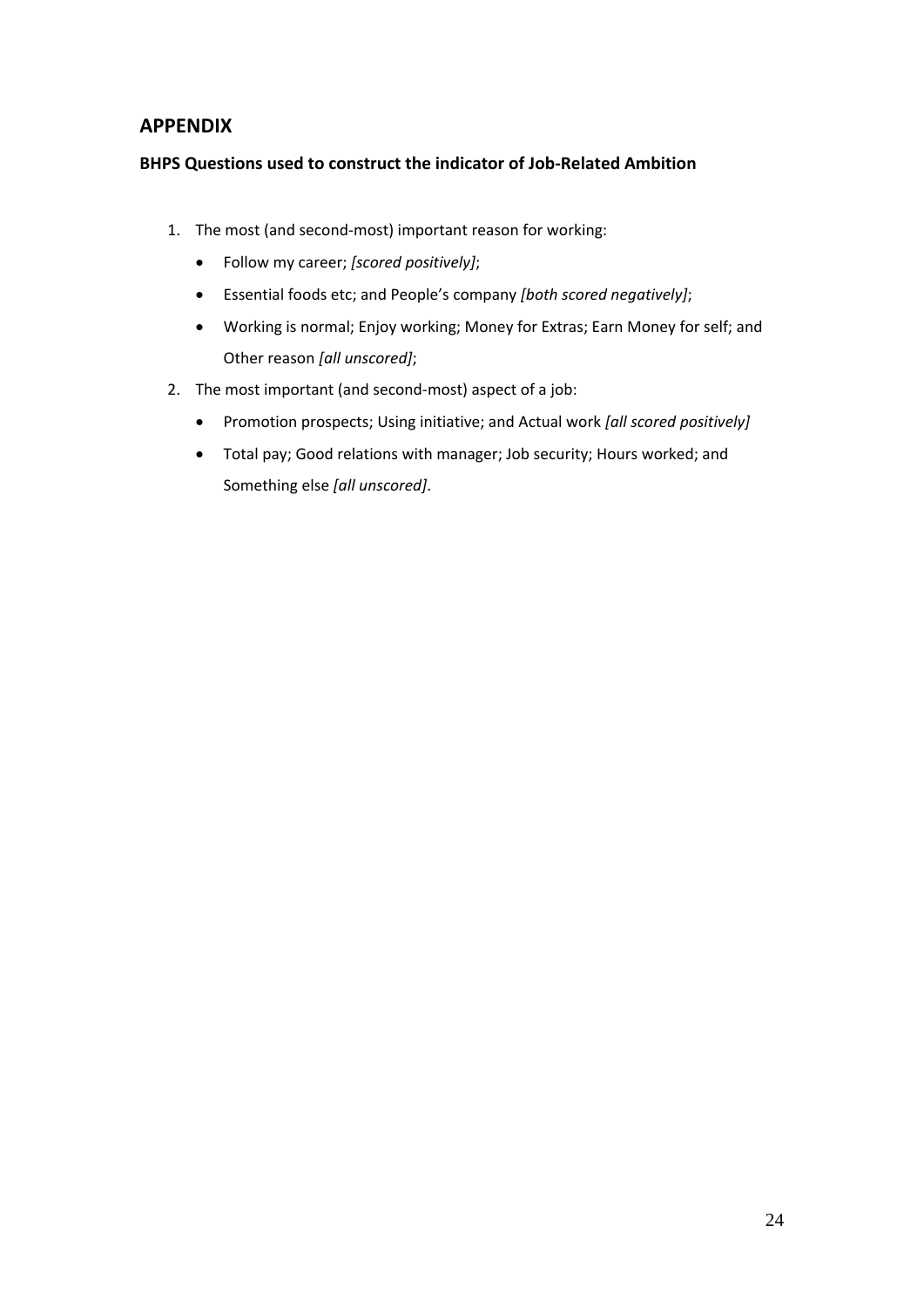## **Tables**

|                              | <b>Full Sample</b> |            | <b>JS Changers</b><br>only |                 |
|------------------------------|--------------------|------------|----------------------------|-----------------|
| Constant                     | $.122***$          | $-.006***$ | $1.061$ ***                | $-.046(2.8)$ ** |
|                              | (20.3)             | (3.0)      | (29.6)                     |                 |
| Job Status at start of year  | $-.057***$         |            | $-.477$                    |                 |
|                              | (29.6)             |            | (34.4)                     |                 |
| Age $<$ 50                   | $.004*$            | $.004*$    | .002                       | $.037*$         |
|                              | (2.2)              | (2.5)      | (0.9)                      | (2.5)           |
| <b>Higher Education</b>      | $.029***$          | $.005**$   | $.196***$                  | $.036**$        |
|                              | (15.2)             | (2.7)      | (16.1)                     | (2.6)           |
|                              |                    |            |                            |                 |
| Resident in Southern England | $.007***$          | $.005**$   | .002                       | $.038**$        |
|                              | (4.1)              | (3.1)      | (0.9)                      | (3.0)           |
| Inter-regional mover         | $.186***$          | $.183***$  | .789 **                    | $1.085***$      |
| + Working in Central London  | (4.3)              | (4.2)      | (3.0)                      | (3.7)           |
| Other Central London worker  | .006               | $-.009$    | .054                       | $-0.063*$       |
|                              | (1.3)              | (2.0)      | (1.9)                      | (2.0)           |
| Other inter-regional mover   | .017               | .017       | $-0.012$                   | $-.032$         |
|                              | (1.7)              | (1.7)      | (0.3)                      | (0.7)           |
| N                            | 34230              | 34230      | 4564                       | 4564            |
| Adjusted $R^2$               | 0.026              | 0.001      | 0.212                      | .007            |

## **Table 1: Regressions of Single Year JS Change on Individual and Spatial Attributes**

**Source:** Analysis of QLFS 2nd qtr. 2009

**Notes:** 1.dependent variable is JS change since reported occupation and status 12 months previously; 2. Inter-regional movement is over previous year, between standard regions, excluding moves between parts of the GSE; 3. Southern England comprises London, East Anglia, East Midlands, South East and South West 4. Bracketed figures are t statistics, asterisks indicate significance (\*=5%, \*\*=1%,  $***=0.1\%$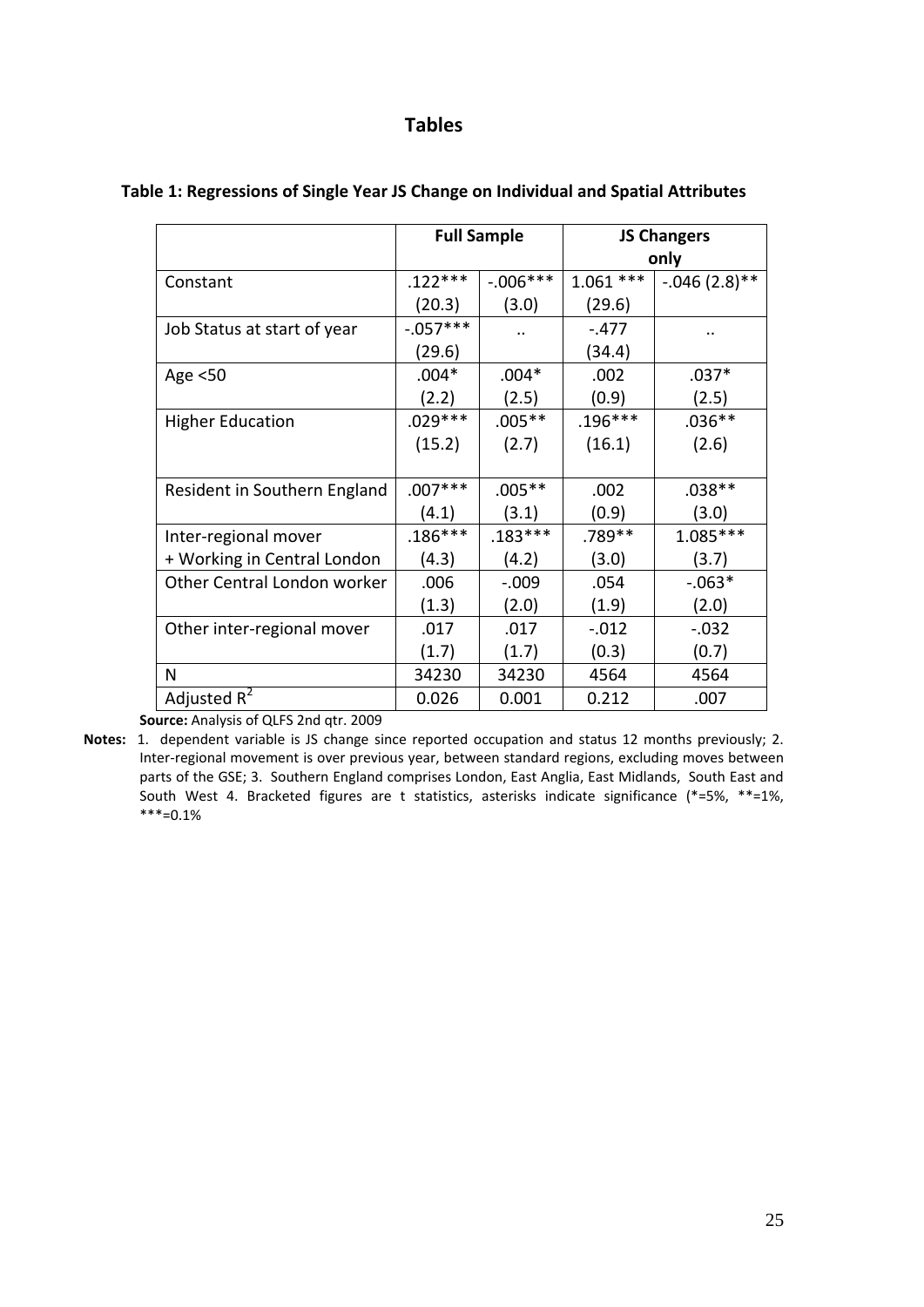|                                        | $\mathbf{1}$         | $\overline{2}$       | 3           | 3a         |
|----------------------------------------|----------------------|----------------------|-------------|------------|
| <b>Age Range (1991)</b>                | 22-46                | $22 - 46$            | 22-46       | 22-28      |
| <b>Constant</b>                        | $1.809***$           | $1.748***$           | $1.839***$  | 0.593      |
|                                        | (11.4)               | (9.8)                | (11.8)      | (0.7)      |
| Age                                    | $-0.364***$          | $-0.338***$          | $-0.361***$ | 0.032      |
|                                        | (8.0)                | (6.7)                | (8.0)       | (0.1)      |
| <b>Ambition: scale</b>                 | $0.146*$             | 0.063                |             |            |
|                                        | (2.5)                | (0.9)                |             |            |
| upper 60%                              |                      |                      | 0.013       | $-0.044$   |
|                                        |                      |                      | (0.6)       | (1.0)      |
| Degree:                                | $0.074**$            | $0.069*$             | $0.081***$  | 0.089      |
| At start of period                     | (3.0)                | (2.2)                | (3.4)       | (1.9)      |
| <b>Gained during period</b>            | $0.151***$           | $0.153***$           | $0.156***$  | $0.225***$ |
|                                        | (3.9)                | (3.8)                | (4.1)       | (3.2)      |
| Proportion of Time out of Work:        |                      |                      |             |            |
| Aged < 32 in 1991                      | $-0.631***$          | $-0.639***$          | $-0.618***$ | $-0.536**$ |
|                                        | (4.1)                | (4.1)                | (4.0)       | (2.8)      |
| Aged 32 + in 1991                      | $-0.910***$          | $-0.927***$          | $-0.971***$ |            |
|                                        | (3.9)                | (4.0)                | (4.1)       |            |
| <b>Proportion of Time Spent in GSE</b> | 0.035                | $-0.081$             |             |            |
|                                        | (1.8)                | (1.6)                |             |            |
| Interacted with:                       |                      |                      |             |            |
| < 32 in 1991                           | $\cdot$ .            | 0.037                |             |            |
|                                        |                      | (1.0)                |             |            |
| Graduate                               | $\ddot{\phantom{0}}$ | 0.009                |             |            |
|                                        |                      | (0.2)                |             |            |
| <b>Ambition: scale</b>                 | $\ddot{\phantom{a}}$ | $0.271*$             |             |            |
|                                        |                      | (2.1)                |             |            |
| bottom 40%                             | $\ddot{\phantom{0}}$ | $\ddot{\phantom{a}}$ | $-0.017$    | $-0.056$   |
|                                        |                      |                      | (0.6)       | (1.0)      |
| upper 60%                              | $\cdot$ .            | $\cdot$              | $0.067**$   | $0.186***$ |
|                                        |                      |                      | (2.7)       | (3.3)      |
| <b>Inter-Regional Migrant</b>          | $-0.026$<br>(0.8)    |                      |             |            |
| toward London / GSE                    | 0.002                |                      |             |            |
|                                        | (0.0)                |                      |             |            |
| from London beyond GSE                 | 0.042                |                      |             |            |
|                                        | (0.5)                |                      |             |            |
| <b>SE</b>                              | 0.063                | 0.062                | 0.062       | 0.070      |
| Adjusted R <sup>2</sup>                | 0.135                | 0.141                | 0.141       | 0.096      |
| N                                      | 868                  | 868                  | 868         | 238        |
|                                        |                      |                      |             |            |

**Table 2: Regressions of Long Term JS Change on Personal and Spatial Variables**

**Source:** Micro-Data from British Household Panel Study (via ESDS)

**Note:** Dependent Variable is calculated as: JS score for 2008 less 0.72\*mean of JS scores for 1991-5 – for respondents in employment and with recorded occupation at each date.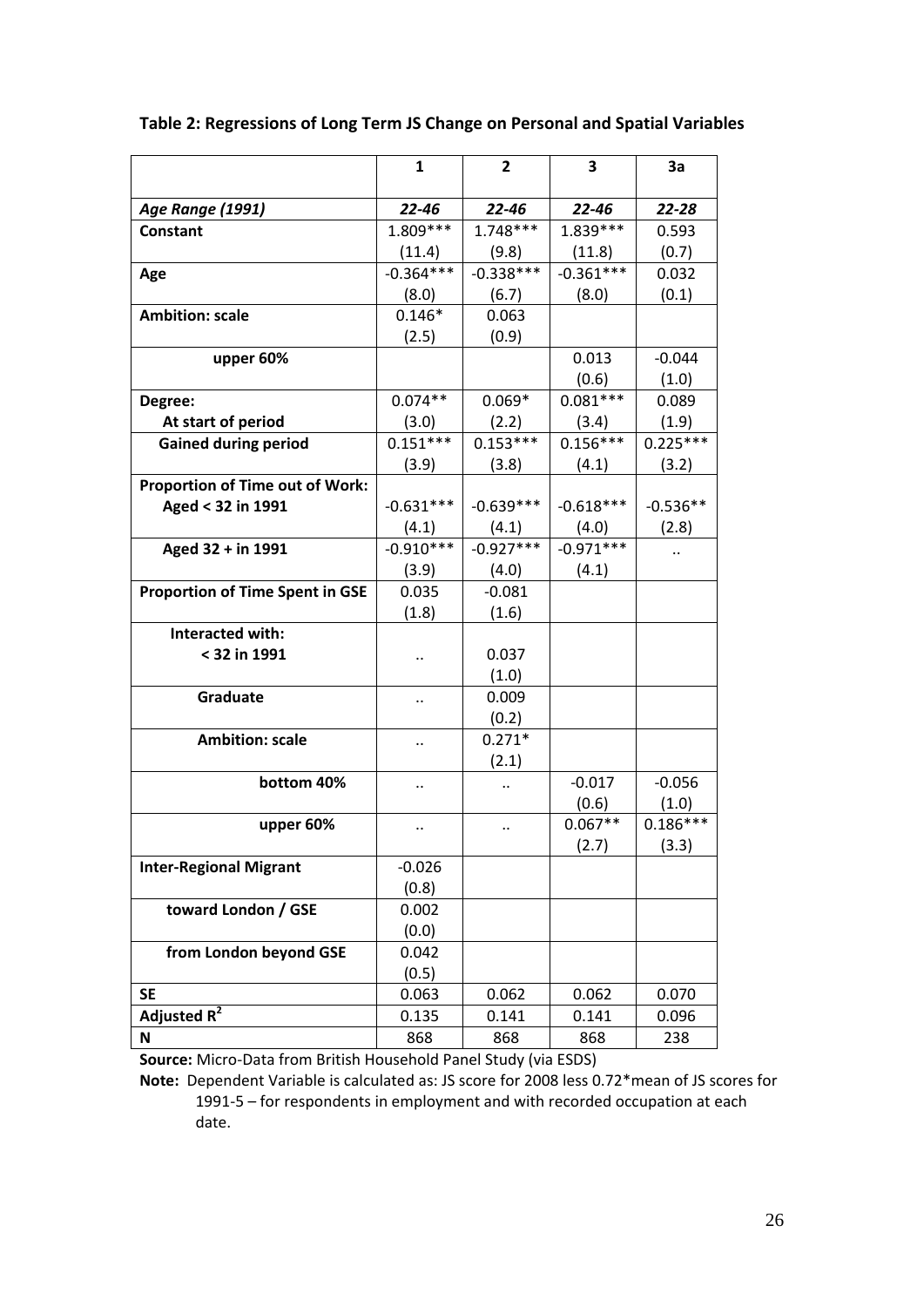### **Notes**

1

- <sup>i</sup> These labels for the two processes reflect the implied time profiles of change in occupational status: with a simple vertical uplift in the elevator case; and movement on a continuing upward slope in the elevator case. This (more natural) usage differs from that of Findlay et al (2009) who apply the 'elevator' term to promotions that do not require a residential move, and 'escalator' to ones that do.
- <sup>ii</sup> Formally such items of human capital which are wholly embodied are to be distinguished from elements of social capital which involve the active participation of others. In the (micro-level) context of the present paper, that distinction is neither crucial nor very clear, since key skills often involve managing social interactions, and both involve context-dependent elements.
- $\mathbf{u}$  including the 'erotic capital' to which Hakim (2010) has recently drawn attention
- iv Though aspects of McClelland's own empirical work were challenged, and this social psychological approach to mobility studies later lost out to more structural perspectives, the classic sociometric modelling incorporating such factors did find 'that the influence of education on occupation is mediated by motivational as well as cognitive and institutional factors' (Duncan and Featherstone, 1972).
- <sup>v</sup> accounting, on Gathmann and Scholberg's (2010) estimates, for upwards of 25% of wage growth overall, and at least 40% of (the more substantial) growth among university graduates.
- $\sigma$ <sup>i</sup> or in the original 1977 Fred Ebb lyric, for a singer 'leaving today' from his 'little town' : 'If I can make it there, I'll make it anywhere …. It's up to you, New York, New York'.
- vii Same source as previous note
- viii which might only be a relatively small part of the general labour market, even in a high order centre.
- <sup>ix</sup> with X and Y [anonymised].
- <sup>x</sup> This survey is undertaken by the Institute for Social and Economic Research, and distributed via the UK Data Archive, both at the University of Essex.
- <sup>xi</sup> For the form and scoring of this question see the Appendix.
- <sup>xii</sup> True longitudinal analyses are being undertaken separately using the ASHE data-set, to investigate other issues about the escalator region hypothesis.
- xiii among other factors, including migration policies and the social attractiveness of different kinds of work.
- xiv This categorisation is based on answers to questions about such responsibilities, applied independently of employee/self-employed status.
- $x^2$  To limit duplication of cases (among people surveyed over 5 successive quarters) responses from only one of the four quarters was used for each year, yielding a total of some 67 thousand usable observations for the calculation of the JS scores.
- <sup>xvi</sup> Because logged values were used for all calculations, 'averages' all relate to geometric means.
- In fact, just 3 regions London, Eastern/South Eastern, and the rest of the UK differentiated on the basis of housing costs, as an independent influence on earnings.
- Distinguishing those in establishments with 1-10, 11-24, 25-49 and 50+ workers.
- $x$ <sup>xix</sup> Standard errors for the simple averages were computed on the basis of simple random sampling and the number of cases observed in the niche, while those for the regression estimates were simply derived from the standard error of estimate, which (in relation to true population values) was assumed independent of the number of cases in a cell. Weights were then computed to minimise expected error in the synthetic estimates. In the largest cells, the simple averages were given weights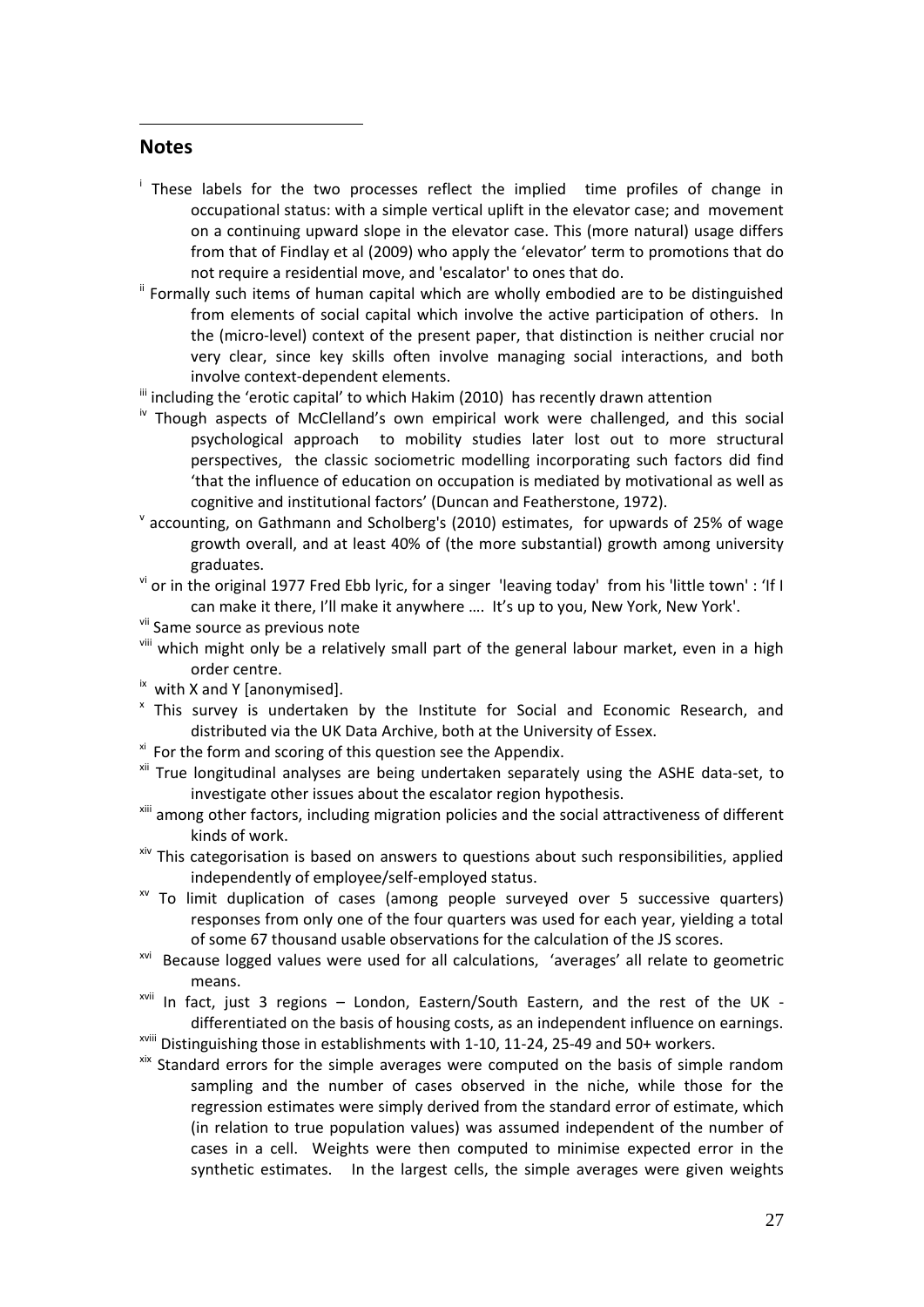over 0.9, while for the smallest they were below 0.1; for cells with 50 cases in the sample the two estimates received equal weights.

 $\alpha$  Where the same edition of the Standard Occupational Classification has been applied. This includes the 1991-2000 rounds of the LFS, but all waves of the BHPS.

xxi References to pay, security, hours, and relations with managers were discounted.

- <sup>xxii</sup> As will be noted in the analysis section, explorations of differences in values between the two surveys suggested some real shifts associated with changes in marital status and qualification levels – though not with job status.
- xxiii These were computed using a parallel methodology to that described in section 3 for the BHPS data set, though benchmarked with later earnings data and occupational classification.
- xxiv The analyses reported here rely on retrospective reporting of baseline jobs etc. 12 months previously, taken together with reports of current positions from a single wave of the LFS, rather than using its longitudinal element to compare responses made in two separate waves. The former were judged to produce more reliable JS change measures because of the potential for inconsistent recording and coding of occupations in the latter case (which suggested that 35% of respondents changed niches over the year, as compared with just 15% from the retrospective data).

xxv based on their occupation when the respondent was aged 14.

1

xxvi The fact that this is not translated into higher rates of JS advancement seems to reflect the much greater incidence of periods of non-employment among women.